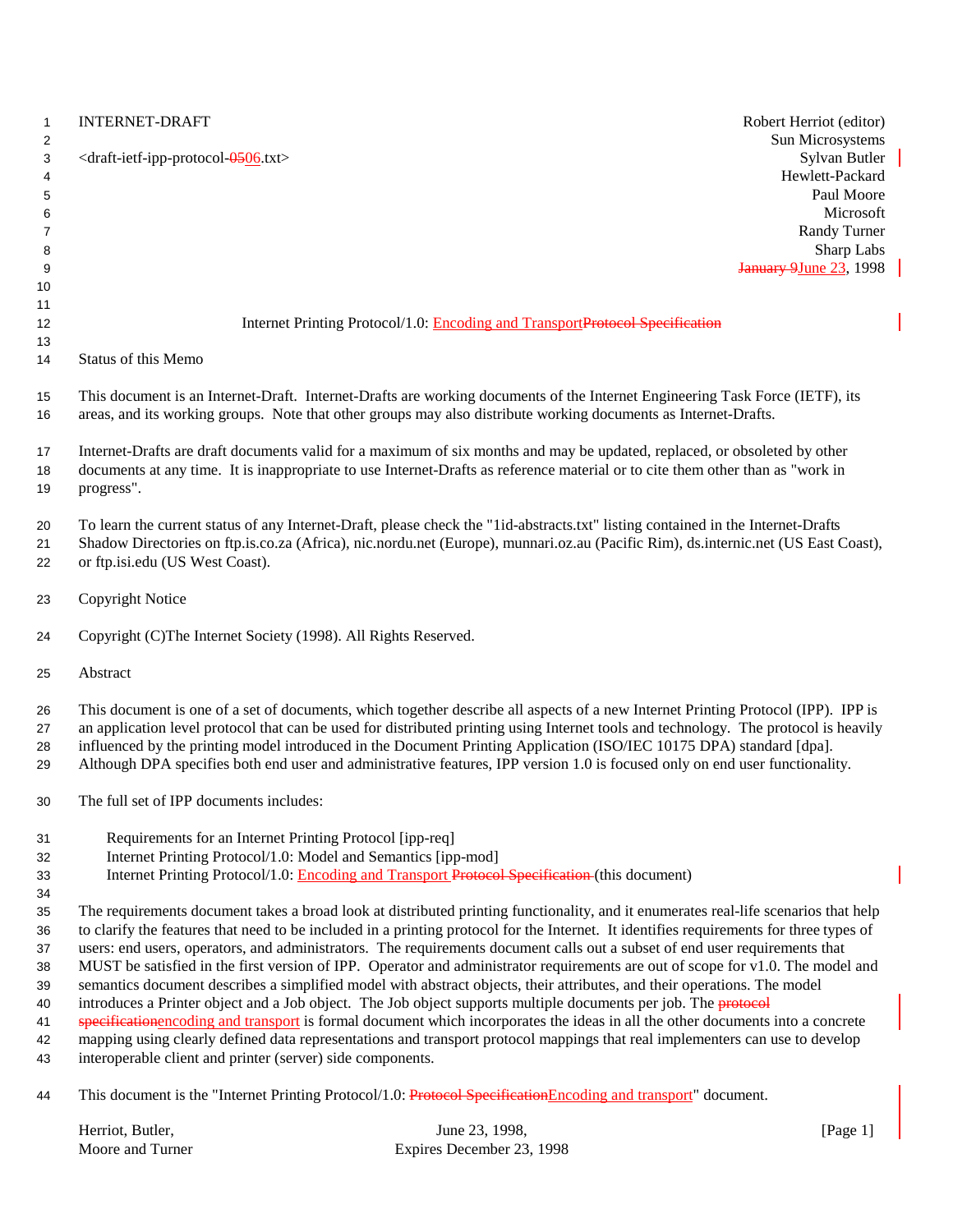- 45 Notice
- 46 The IETF invites any interested party to bring to its attention any copyrights, patents or patent applications, or other proprietary
- 47 rights which may cover technology that may be required to practice this standard. Please address the information to the IETF 48 Executive Director.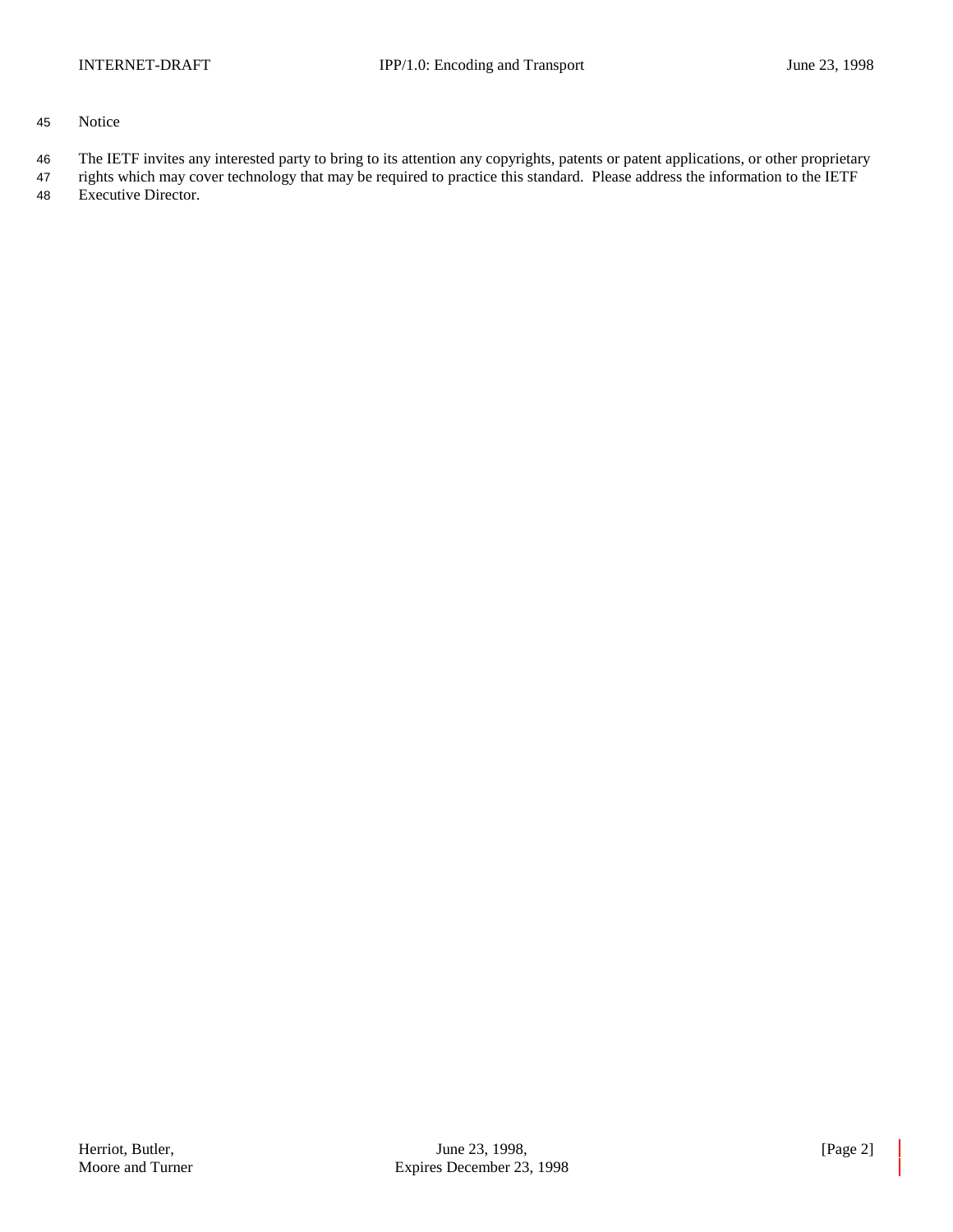## Table of Contents

| 50       |  |
|----------|--|
| 51       |  |
| 52       |  |
| 53       |  |
| 54       |  |
| 55       |  |
| 56       |  |
| 57       |  |
| 58       |  |
| 59       |  |
| 60       |  |
| 61       |  |
| 62       |  |
| 63       |  |
| 64       |  |
| 65       |  |
| 66       |  |
| 67       |  |
| 68       |  |
| 69       |  |
| 70       |  |
| 71       |  |
| 72       |  |
| 73       |  |
| 74       |  |
| 75       |  |
| 76       |  |
| 77       |  |
| 78       |  |
| 79       |  |
| 80       |  |
| 81       |  |
| 82       |  |
| 83       |  |
| 84       |  |
| 85       |  |
| 86<br>87 |  |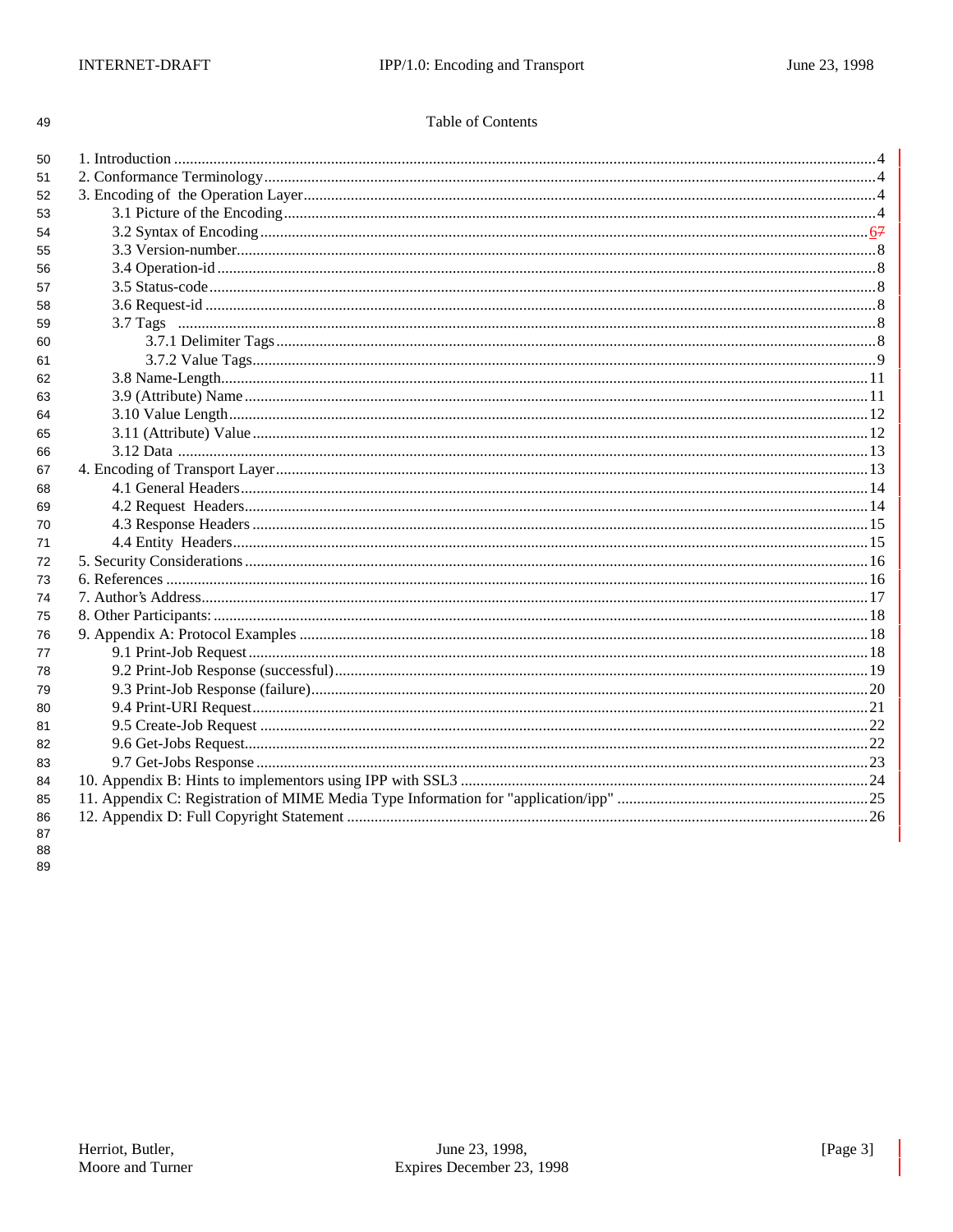## **1. Introduction**

 This document contains the rules for encoding IPP operations and describes two layers: the transport layer and the operation layer.

 The transport layer consists of an HTTP/1.1 request or response. RFC 2068 [rfc2068] describes HTTP/1.1. This document specifies the HTTP headers that an IPP implementation supports.

The operation layer consists of a message body in an HTTP request or response. The document "Internet Printing Protocol/1.0:

 Model and Semantics" [ipp-mod] defines the semantics of such a message body and the supported values. This document specifies the encoding of an IPP operation. The aforementioned document [ipp-mod] is henceforth referred to as the "IPP model document"

# **2. Conformance Terminology**

 The key words "MUST", "MUST NOT", "REQUIRED", "SHALL", "SHALL NOT", "SHOULD", "SHOULD NOT", "RECOMMENDED", "MAY", and "OPTIONAL" in this document are to be interpreted as described in RFC 2119 [rfc2119].

# **3. Encoding of the Operation Layer**

 The operation layer SHALL contain a single operation request or operation response. Each request or response consists of a sequence of values and attribute groups. Attribute groups consist of a sequence of attributes each of which is a name and value. Names and values are ultimately sequences of octets

 The encoding consists of octets as the most primitive type. There are several types built from octets, but three important types are integers, character strings and octet strings, on which most other data types are built. Every character string in this encoding SHALL be a sequence of characters where the characters are associated with some charset and some natural language. . A character string MUST be in "reading order" with the first character in the value (according to reading order) being the first character in the encoding. A character string whose associated charset is US-ASCII whose associated natural language is US English is henceforth called a US-ASCII-STRING. A character string whose associated charset and natural language are specified in a request or response as described in the model document is henceforth called a LOCALIZED-STRING. An octet string MUST be in "IPP model document order" with the first octet in the value (according to the IPP model document order) being the first octet in the encoding Every integer in this encoding SHALL be encoded as a signed integer using two's-complement binary encoding with big-endian format (also known as "network order" and "most significant byte first"). The number of octets for an integer SHALL be 1, 2 or 4, depending on usage in the protocol. Such one-octet integers, henceforth called SIGNED-BYTE, are used for the version-number and tag fields. Such two-byte integers, henceforth called SIGNED-SHORT are used for the operation-id, status-code and length fields. Four byte integers, henceforth called SIGNED-INTEGER, are used for values fields and the sequence number.

The following two sections present the operation layer in two ways

- 121 informally through pictures and description
- 122 formally through Augmented Backus-Naur Form (ABNF), as specified by RFC 2234 [rfc2234]

## **3.1 Picture of the Encoding**

The encoding for an operation request or response consists of: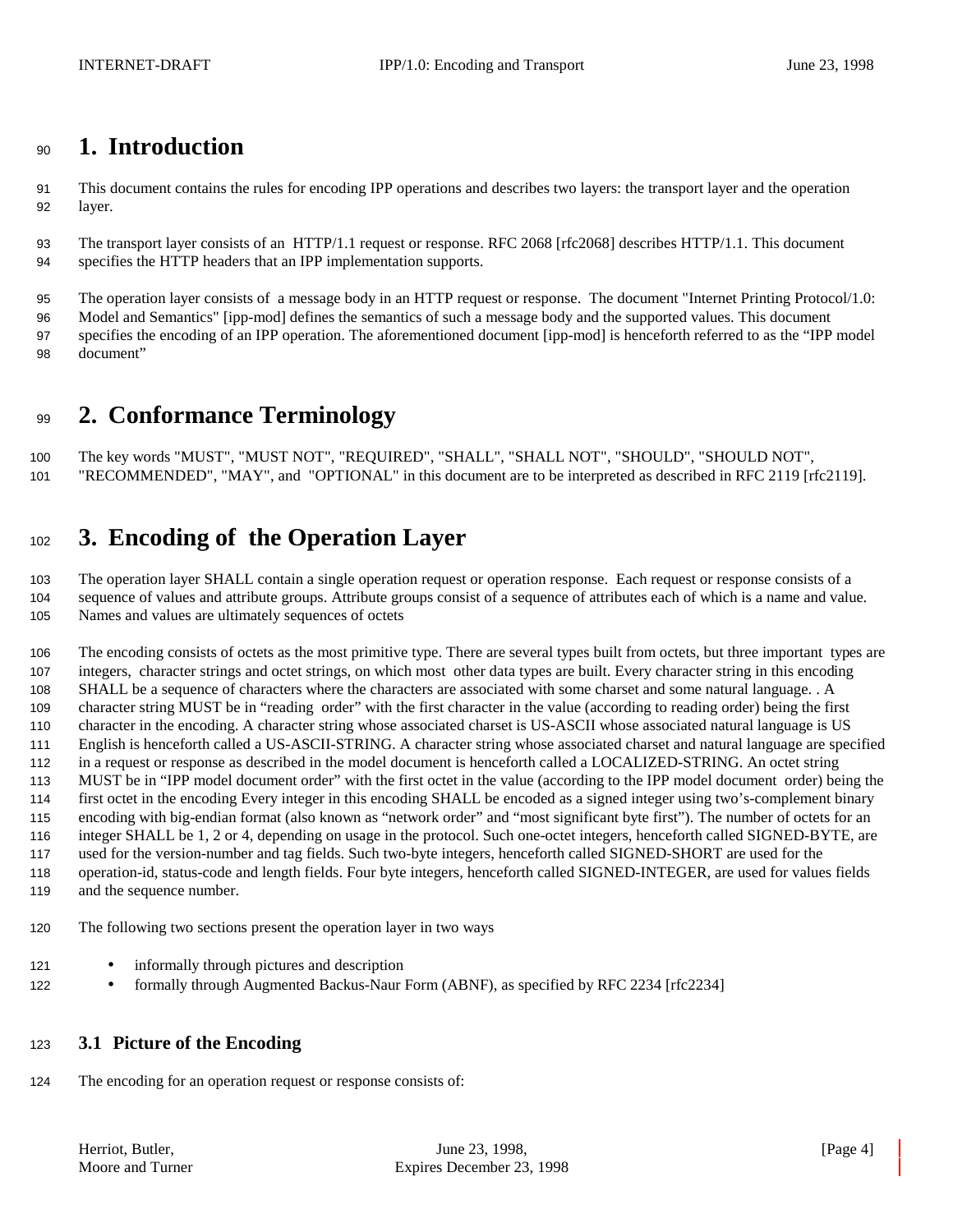| 125                      |                                                        |         |                    |
|--------------------------|--------------------------------------------------------|---------|--------------------|
| 126<br>127               | version-number                                         |         | 2 bytes - required |
| 128<br>129<br>130<br>131 | operation-id (request)<br>or<br>status-code (response) |         | 2 bytes - required |
| 132<br>133               | request-id                                             |         | 4 bytes - required |
| 134<br>135               | xxx-attributes-tag                                     | 1 byte  | $-0$ or more       |
| 136<br>137               | xxx-attribute-sequence                                 | n bytes |                    |
| 138<br>139               | end-of-attributes-tag                                  | 1 byte  | - required         |
| 140<br>141               | data                                                   |         | q bytes - optional |
|                          |                                                        |         |                    |

 The xxx-attributes-tag and xxx-attribute-sequence represents four different values of "xxx", namely, operation, job, printer and unsupported. The xxx-attributes-tag and an xxx-attribute-sequence represent attribute groups in the model document. The xxx-attributes-tag identifies the attribute group and the xxx-attribute-sequence contains the attributes.

 The expected sequence of xxx-attributes-tag and xxx-attribute-sequence is specified in the IPP model document for each operation request and operation response.

 A request or response SHOULD contain each xxx-attributes-tag defined for that request or response even if there are no attributes except for the unsupported-attributes-tag which SHOULD be present only if the unsupported-attribute-sequence is non-empty. A receiver of a request SHALL be able to process as equivalent empty attribute groups:

- a) an xxx-attributes-tag with an empty xxx-attribute-sequence,
- b) an expected but missing xxx-attributes-tag.

 The data is omitted from some operations, but the end-of-attributes-tag is present even when the data is omitted. Note, the xxx- attributes-tags and end-of-attributes-tag are called 'delimiter-tags'. Note: the xxx-attribute-sequence, shown above may consist of 0 bytes, according to the rule below.

An xxx-attributes-sequence consists of zero or more compound-attributes.

| 156 |                    |                     |
|-----|--------------------|---------------------|
| 157 | compound-attribute | s bytes - 0 or more |
| 158 |                    |                     |

A compound-attribute consists of an attribute with a single value followed by zero or more additional values.

 Note: a 'compound-attribute' represents a single attribute in the model document. The 'additional value' syntax is for attributes with 2 or more values.

Each attribute consists of: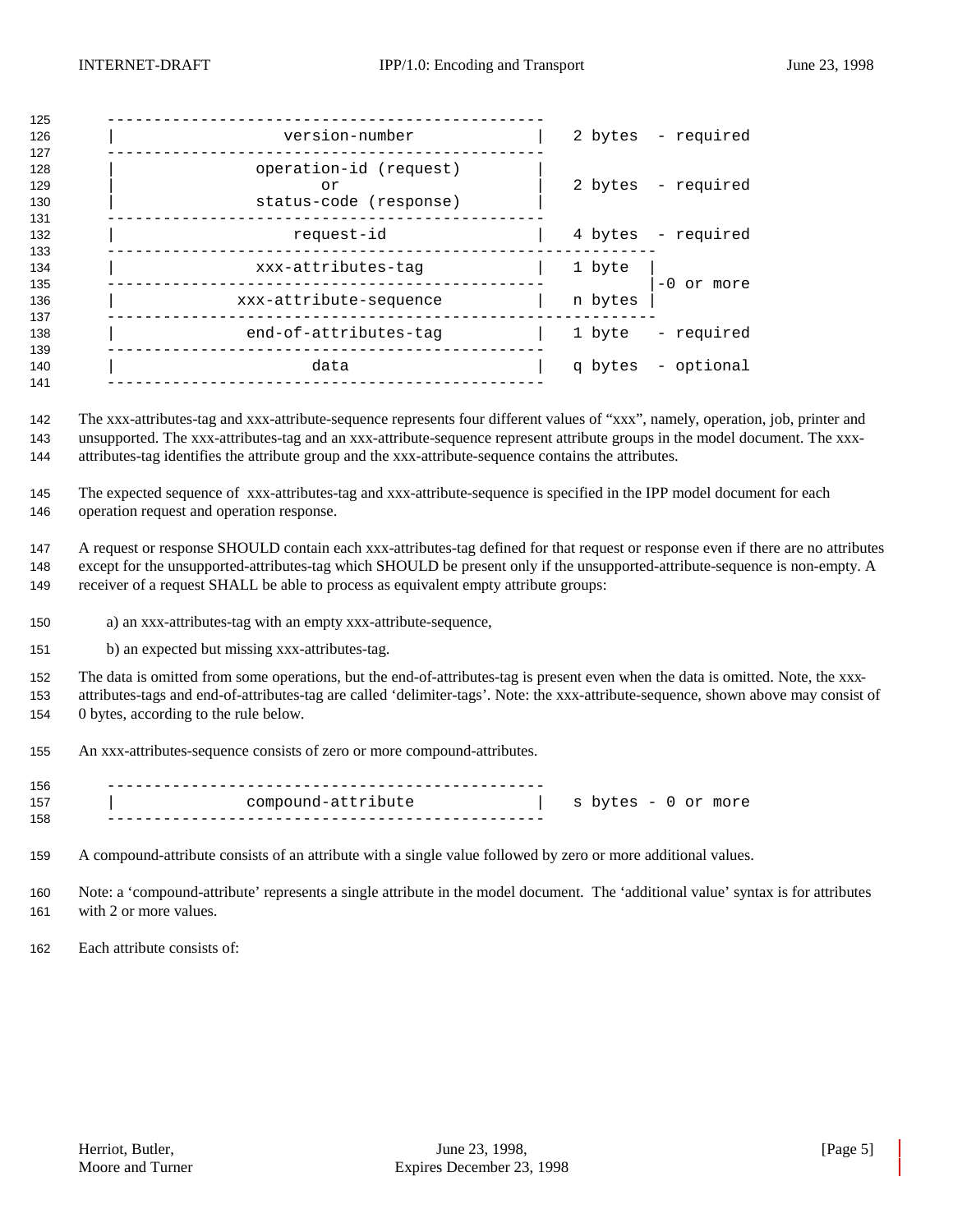| value-tag                                                                                                                                           | 1 byte             |              |
|-----------------------------------------------------------------------------------------------------------------------------------------------------|--------------------|--------------|
|                                                                                                                                                     |                    |              |
| name-length (value is u)                                                                                                                            | 2 bytes            |              |
| name                                                                                                                                                | u bytes            |              |
| value-length (value is v)<br>_____________________________________                                                                                  | 2 bytes            |              |
| value                                                                                                                                               | v bytes            |              |
| An additional value consists of:                                                                                                                    |                    |              |
| value-tag                                                                                                                                           | 1 byte             |              |
| name-length (value is 0x0000)                                                                                                                       | 2 bytes            |              |
|                                                                                                                                                     |                    |              |
| value-length (value is $w$ )                                                                                                                        | 2 bytes            |              |
| value<br>Note: an additional value is like an attribute whose name-length is 0.<br>From the standpoint of a parsing loop, the encoding consists of: | w bytes            |              |
|                                                                                                                                                     |                    |              |
| version-number                                                                                                                                      | 2 bytes - required |              |
| operation-id (request)<br>or                                                                                                                        | 2 bytes - required | $-0$ or more |
| status-code (response)                                                                                                                              |                    |              |
| request-id<br><u>.</u>                                                                                                                              | 4 bytes - required |              |
| tag (delimiter-tag or value-tag)                                                                                                                    | 1 byte             |              |
| _____________________<br>empty or rest of attribute                                                                                                 | x bytes            | $-0$ or more |
| end-of-attributes-tag                                                                                                                               | 2 bytes - required |              |

- data
- the remainder of a single attribute where the tag specifies the type of the value.

## **3.2 Syntax of Encoding**

 The syntax below is ABNF [rfc2234] except 'strings of literals' SHALL be case sensitive. For example 'a' means lower case 'a' and not upper case 'A'. In addition, SIGNED-BYTE and SIGNED-SHORT fields are represented as '%x' values which show their range of values.

| Herriot, Butler, |
|------------------|
| Moore and Turner |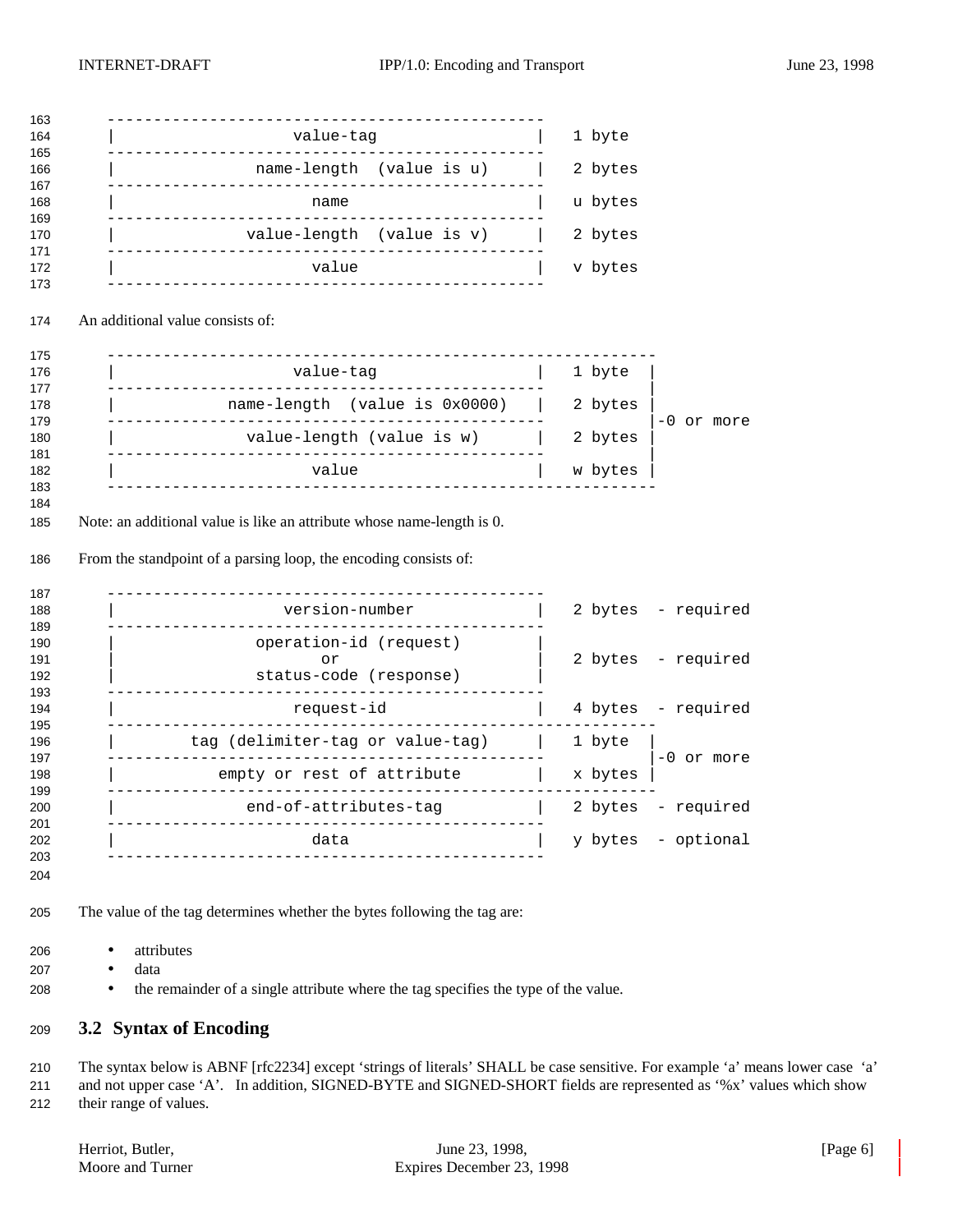| 213 | $ipp-message = ipp-request / ipp-response$                                                                   |                    |            |              |
|-----|--------------------------------------------------------------------------------------------------------------|--------------------|------------|--------------|
| 214 | $ipp-request = version-number operation-id request-id$                                                       |                    |            |              |
| 215 | *(xxx-attributes-tag xxx-attribute-sequence) end-of-attributes-tag data                                      |                    |            |              |
| 216 | ipp-response = version-number status-code request-id                                                         |                    |            |              |
| 217 | *(xxx-attributes-tag xxx-attribute-sequence) end-of-attributes-tag data                                      |                    |            |              |
| 218 | $xxx-attribute-sequence = *compound-attribute$                                                               |                    |            |              |
| 219 |                                                                                                              |                    |            |              |
| 220 | xxx-attributes-tag = operation-attributes-tag / job-attributes-tag /                                         |                    |            |              |
| 221 | printer-attributes-tag / unsupported-attributes-tag                                                          |                    |            |              |
| 222 |                                                                                                              |                    |            |              |
| 223 | $version-number = major-version-number minor-version-number$                                                 |                    |            |              |
| 224 | major-version-number = $SIGNED-BYTE$ ; initially %d1                                                         |                    |            |              |
| 225 | $minor-version-number = SIGNED-BYTE$ ; initially %d0                                                         |                    |            |              |
| 226 |                                                                                                              |                    |            |              |
| 227 | operation-id = SIGNED-SHORT ; mapping from model defined below                                               |                    |            |              |
| 228 | status-code = SIGNED-SHORT ; mapping from model defined below                                                |                    |            |              |
| 229 | request-id = SIGNED-INTEGER ; whose value is $> 0$                                                           |                    |            |              |
| 230 |                                                                                                              |                    |            |              |
| 231 | $compound-attribute = attribute * additional-values$                                                         |                    |            |              |
| 232 |                                                                                                              |                    |            |              |
|     | $attribute = value-tag name-length name value-length value$                                                  |                    |            |              |
| 233 | $additional-values = value-tag zero-name-length value-length value$                                          |                    |            |              |
| 234 |                                                                                                              |                    |            |              |
| 235 |                                                                                                              |                    |            |              |
| 236 | name-length = SIGNED-SHORT ; number of octets of 'name'<br>name = LALPHA *(LALPHA / DIGIT / "-" / "_" / ".") |                    |            |              |
| 237 |                                                                                                              |                    |            |              |
| 238 | value-length = SIGNED-SHORT ; number of octets of 'value'                                                    |                    |            |              |
| 239 | $value = OCTET-STRING$                                                                                       |                    |            |              |
| 240 |                                                                                                              |                    |            |              |
| 241 | $data = OCTET-STRING$                                                                                        |                    |            |              |
| 242 |                                                                                                              |                    |            |              |
| 243 | zero-name-length = $%x00.00$                                                                                 | ; name-length of 0 |            |              |
| 244 | operation-attributes-tag = $%x01$                                                                            |                    | ; tag of 1 |              |
| 245 | job-attributes-tag<br>$=$ % x 02                                                                             |                    | ; tag of 2 |              |
| 246 | printer-attributes-tag = $%x04$                                                                              |                    | ; tag of 4 |              |
| 247 | unsupported- attributes-tag = $%x05$                                                                         | ; tag of $5$       |            |              |
| 248 | end-of-attributes-tag = $%x03$                                                                               |                    |            | ; tag of $3$ |
| 249 | value-tag = $%x10$ -FF                                                                                       |                    |            |              |
| 250 |                                                                                                              |                    |            |              |
| 251 | $SIGNED-BYTE = BYTE$                                                                                         |                    |            |              |
| 252 | $SIGNED-SHORT = 2BYTE$                                                                                       |                    |            |              |
| 253 | $DIGIT = \%x30-39$ ; "0" to "9"                                                                              |                    |            |              |
| 254 | LALPHA = $%x61-7A$ ; "a" to "z"                                                                              |                    |            |              |
| 255 | $BYTE = %x00-FF$                                                                                             |                    |            |              |
| 256 | $OCTET-STRING = *BYTE$                                                                                       |                    |            |              |
| 257 |                                                                                                              |                    |            |              |

 The syntax allows an xxx-attributes-tag to be present when the xxx-attribute-sequence that follows is empty. The syntax is defined this way to allow for the response of Get-Jobs where no attributes are returned for some job-objects. Although it is RECOMMENDED that the sender not send an xxx-attributes-tag if there are no attributes (except in the Get-Jobs response just mentioned), the receiver MUST be able to decode such syntax.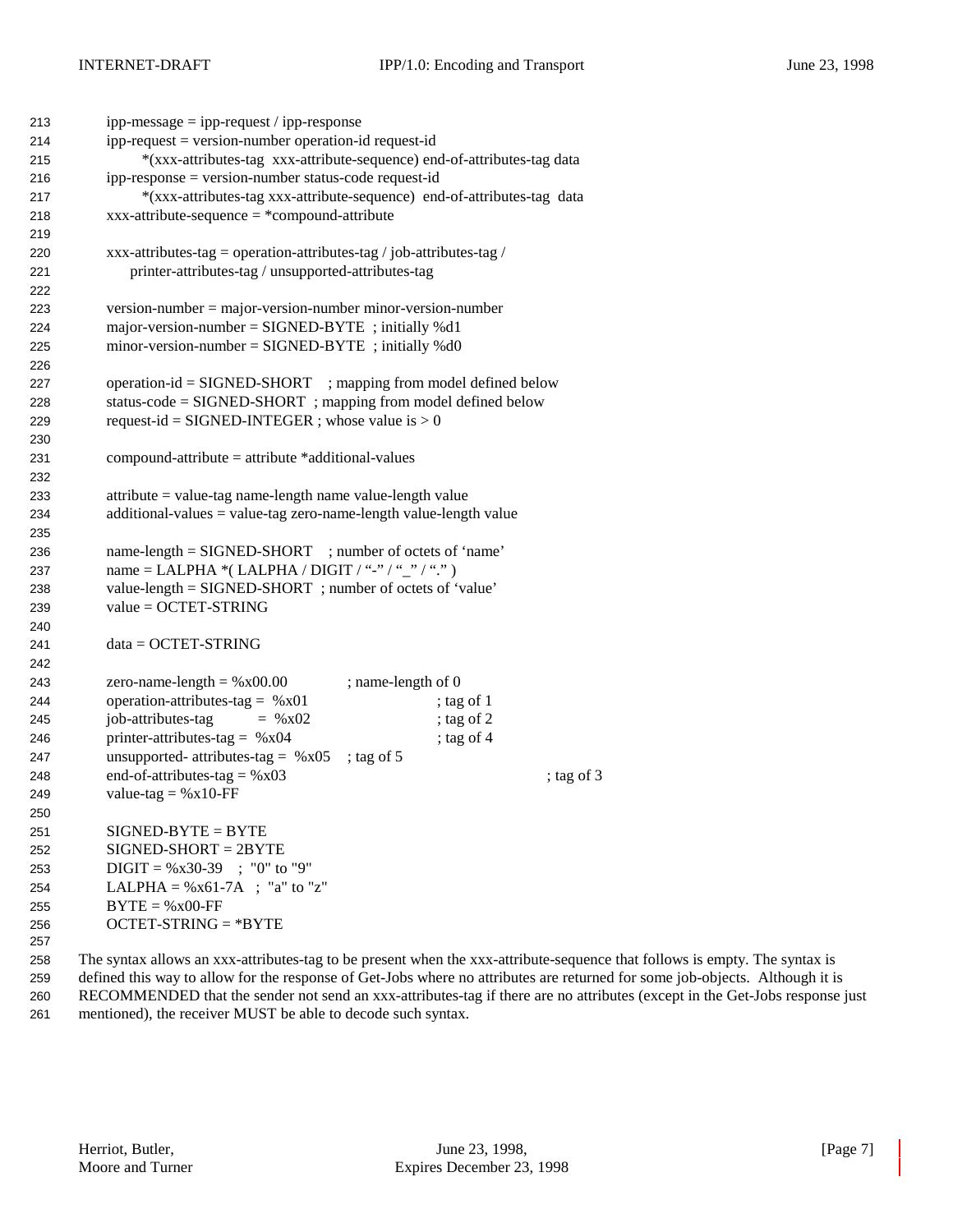### **3.3 Version-number**

 The version-number SHALL consist of a major and minor version-number, each of which SHALL be represented by a SIGNED- BYTE. The protocol described in this document SHALL have a major version-number of 1 (0x01) and a minor version-number 265 of  $(0x00)$ . The ABNF for these two bytes SHALL be %x01.00.

## **3.4 Operation-id**

 Operation-ids are defined as enums in the model document. An operation-ids enum value SHALL be encoded as a SIGNED-SHORT

Note: the values 0x4000 to 0xFFFF are reserved for private extensions.

### **3.5 Status-code**

- Status-codes are defined as enums in the model document. A status-code enum value SHALL be encoded as a SIGNED-SHORT
- The status-code is an operation attribute in the model document. In the protocol, the status-code is in a special position, outside of the operation attributes.
- If an IPP status-code is returned, then the HTTP Status-Code MUST be 200 (OK). With any other HTTP Status-Code value, the HTTP response SHALL NOT contain an IPP message-body, and thus no IPP status-code is returned.

## **3.6 Request-id**

 The request-id allows a client to match a response with a request. This mechanism is unnecessary in HTTP, but may be useful when application/ipp entity bodies are used in another context.

 The request-id in a response SHALL be the value of the request-id received in the corresponding request. A client can set the request-id in each request to a unique value or a constant value, such as 1, depending on what the client does with the request-id returned in the response. The value of the request-id MUST be greater than zero.

## **3.7 Tags**

- There are two kinds of tags:
- delimiter tags: delimit major sections of the protocol, namely attributes and data
- value tags: specify the type of each attribute value
- 3.7.1 Delimiter Tags
- The following table specifies the values for the delimiter tags:

| Tag Value (Hex) | <b>Delimiter</b>         |
|-----------------|--------------------------|
| 0x00            | reserved                 |
| 0x01            | operation-attributes-tag |
| 0x02            | job-attributes-tag       |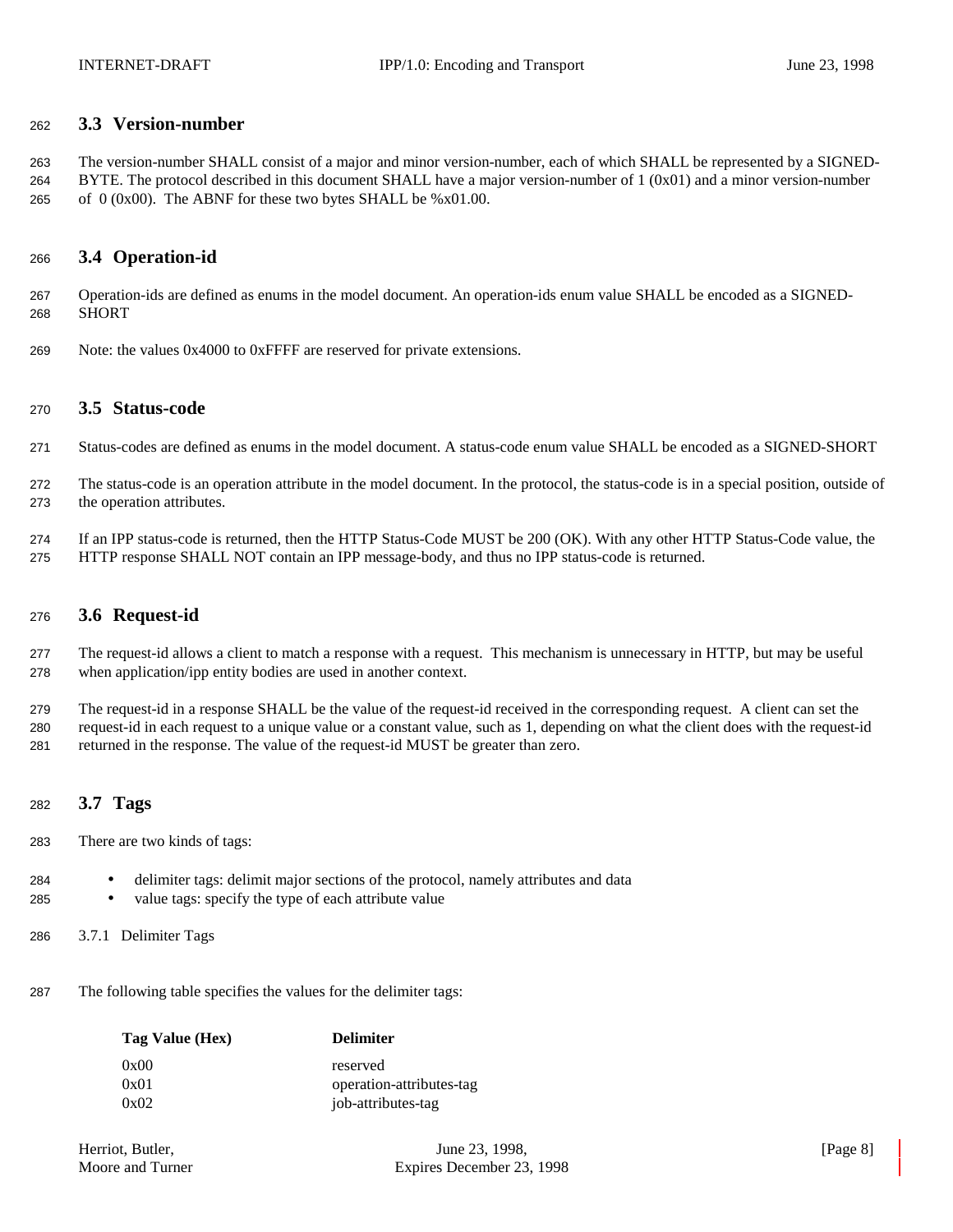| Tag Value (Hex) | <b>Delimiter</b>                                   |
|-----------------|----------------------------------------------------|
| 0x03            | end-of-attributes-tag                              |
| 0x04            | printer-attributes-tag                             |
| 0x05            | unsupported-attributes-tag                         |
| $0x06-0x0e$     | reserved for future delimiters                     |
| 0x0F            | reserved for future chunking-end-of-attributes-tag |
|                 |                                                    |

 When an xxx-attributes-tag occurs in the protocol, it SHALL mean that zero or more following attributes up to the next delimiter tag are attributes belonging to group xxx as defined in the model document, where xxx is operation, job, printer, unsupported.

 Doing substitution for xxx in the above paragraph, this means the following. When an operation-attributes-tag occurs in the protocol, it SHALL mean that the zero or more following attributes up to the next delimiter tag are operation attributes as defined in the model document. When an job-attributes-tag occurs in the protocol, it SHALL mean that the zero or more following attributes up to the next delimiter tag are job attributes as defined in the model document. When an printer-attributes-tag occurs in the protocol, it SHALL mean that the zero or more following attributes up to the next delimiter tag are printer attributes as defined in the model document. When an unsupported- attributes-tag occurs in the protocol, it SHALL mean that the zero or more following attributes up to the next delimiter tag are unsupported attributes as defined in the model document.

 The operation-attributes-tag and end-of-attributes-tag SHALL each occur exactly once in an operation. The operation-attributes- tag SHALL be the first tag delimiter, and the end-of-attributes-tag SHALL be the last tag delimiter. If the operation has a document-content group, the document data in that group SHALL follow the end-of-attributes-tag

 Each of the other three xxx-attributes-tags defined above is OPTIONAL in an operation and each SHALL occur at most once in an operation, except for job-attributes-tag in a Get-Jobs response which may occur zero or more times.

 The order and presence of delimiter tags for each operation request and each operation response SHALL be that defined in the model document. For further details, see section 3.9 "(Attribute) Name" and .section 9 "Appendix A: Protocol Examples"

 A Printer SHALL treat the reserved delimiter tags differently from reserved value tags so that the Printer knows that there is an entire attribute group that it doesn't understand as opposed to a single value that it doesn't understand.

3.7.2 Value Tags

 The remaining tables show values for the value-tag, which is the first octet of an attribute. The value-tag specifies the type of the value of the attribute. The following table specifies the "out-of-band" values for the value-tag.

| Tag Value (Hex) | <b>Meaning</b>                            |
|-----------------|-------------------------------------------|
| 0x10            | unsupported                               |
| 0x11            | reserved for future 'default'             |
| 0x12            | unknown                                   |
| 0x13            | no-value                                  |
| $0x14-0x1F$     | reserved for future "out-of-band" values. |

 The "unsupported" value SHALL be used in the attribute-sequence of an error response for those attributes which the printer does not support. The "default" value is reserved for future use of setting value back to their default value. The "unknown" value is used for the value of a supported attribute when its value is temporarily unknown. . The "no-value" value is used for a supported attribute to which no value has been assigned, e.g. "job-k-octets-supported" has no value if an implementation supports this

attribute, but an administrator has not configured the printer to have a limit.

The following table specifies the integer values for the value-tag

| Herriot. Butler. | June 23, 1998,            | [Page $9$ ] |
|------------------|---------------------------|-------------|
| Moore and Turner | Expires December 23, 1998 |             |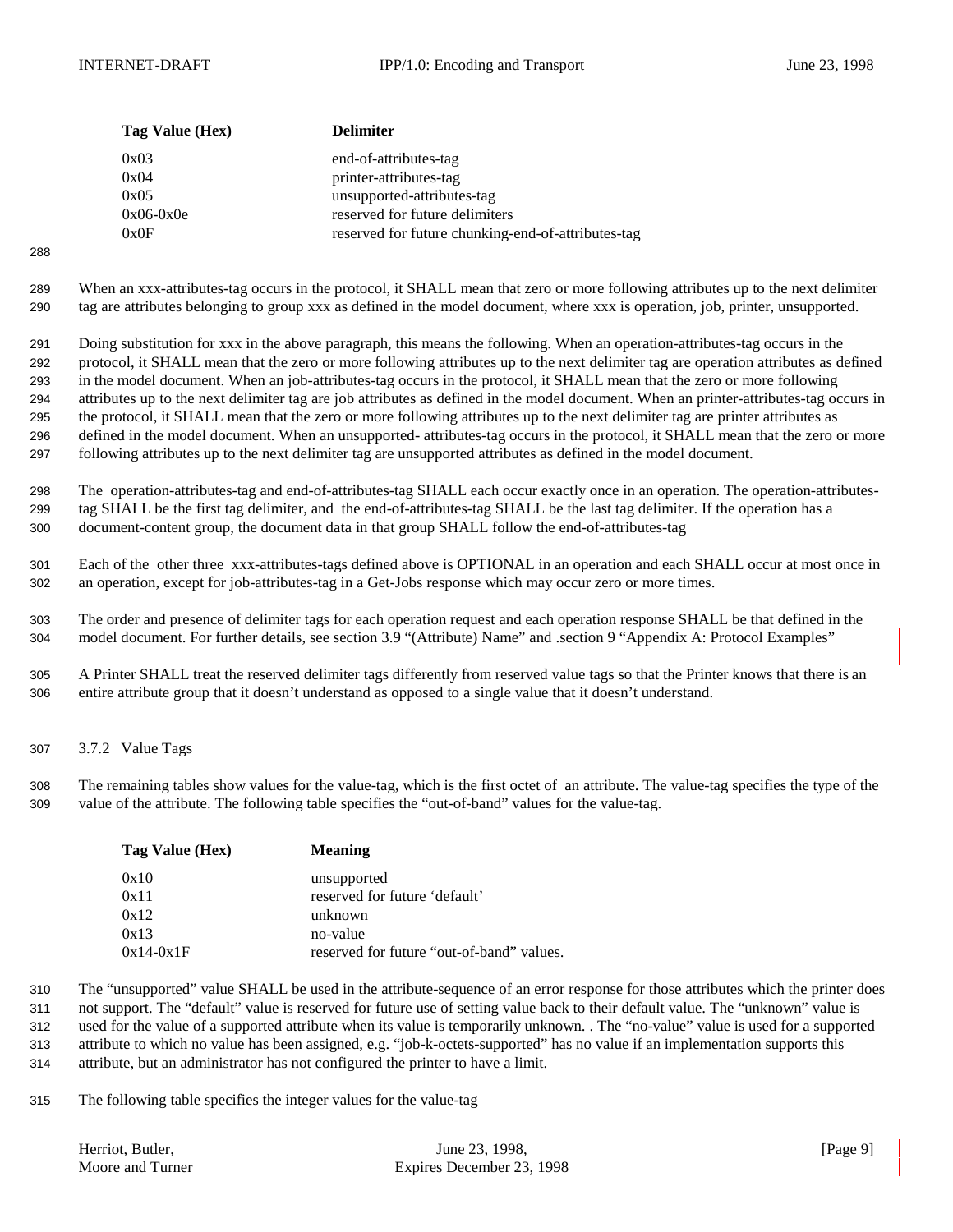| Tag Value (Hex) | <b>Meaning</b>                    |
|-----------------|-----------------------------------|
| 0x20            | reserved                          |
| 0x21            | integer                           |
| 0x22            | boolean                           |
| 0x23            | enum                              |
| $0x24-0x2F$     | reserved for future integer types |

- 316 NOTE: 0x20 is reserved for "generic integer" if should ever be needed.
- 317 The following table specifies the octetString values for the value-tag

| Tag Value (Hex) | <b>Meaning</b>                                     |
|-----------------|----------------------------------------------------|
| 0x30            | octetString with an unspecified format             |
| 0x31            | dateTime                                           |
| 0x32            | resolution                                         |
| 0x33            | rangeOfInteger                                     |
| 0x34            | reserved for dictionary-collection (in the future) |
| 0x35            | textWithLanguage                                   |
| 0x36            | nameWithLanguage                                   |
| $0x37-0x3F$     | reserved for future octetString types              |
|                 |                                                    |

318 The following table specifies the character-string values for the value-tag

| Tag Value (Hex) | <b>Meaning</b>                             |
|-----------------|--------------------------------------------|
| 0x40            | reserved                                   |
| 0x41            | text                                       |
| 0x42            | name                                       |
| 0x43            | reserved                                   |
| 0x44            | keyword                                    |
| 0x45            | uri                                        |
| 0x46            | uriScheme                                  |
| 0x47            | charset                                    |
| 0x48            | naturalLanguage                            |
| 0x49            | mimeMediaType                              |
| $0x4A-0x5F$     | reserved for future character string types |

- 319 NOTE: 0x40 is reserved for "generic character-string" if should ever be needed.
- 320 The values 0x60-0xFF are reserved for future types. There are no values allocated for private extensions. A new type must be 321 registered via the type 2 process.

322 The tag 0x7F is reserved for extending types beyond the 255 values available with a single byte. A tag value of 0x7F SHALL 323 signify that the first 4 bytes of the value field are interpreted as the tag value. Note, this future extension doesn't affect parsers 324 that are unaware of this special tag. The tag is like any other unknown tag, and the value length specifies the length of a value 325 which contains a value that the parser treats atomically. All these 4 byte tag values are currently unallocated except that the 326 values 0x40000000-0x7fffffff are reserved for experimental use.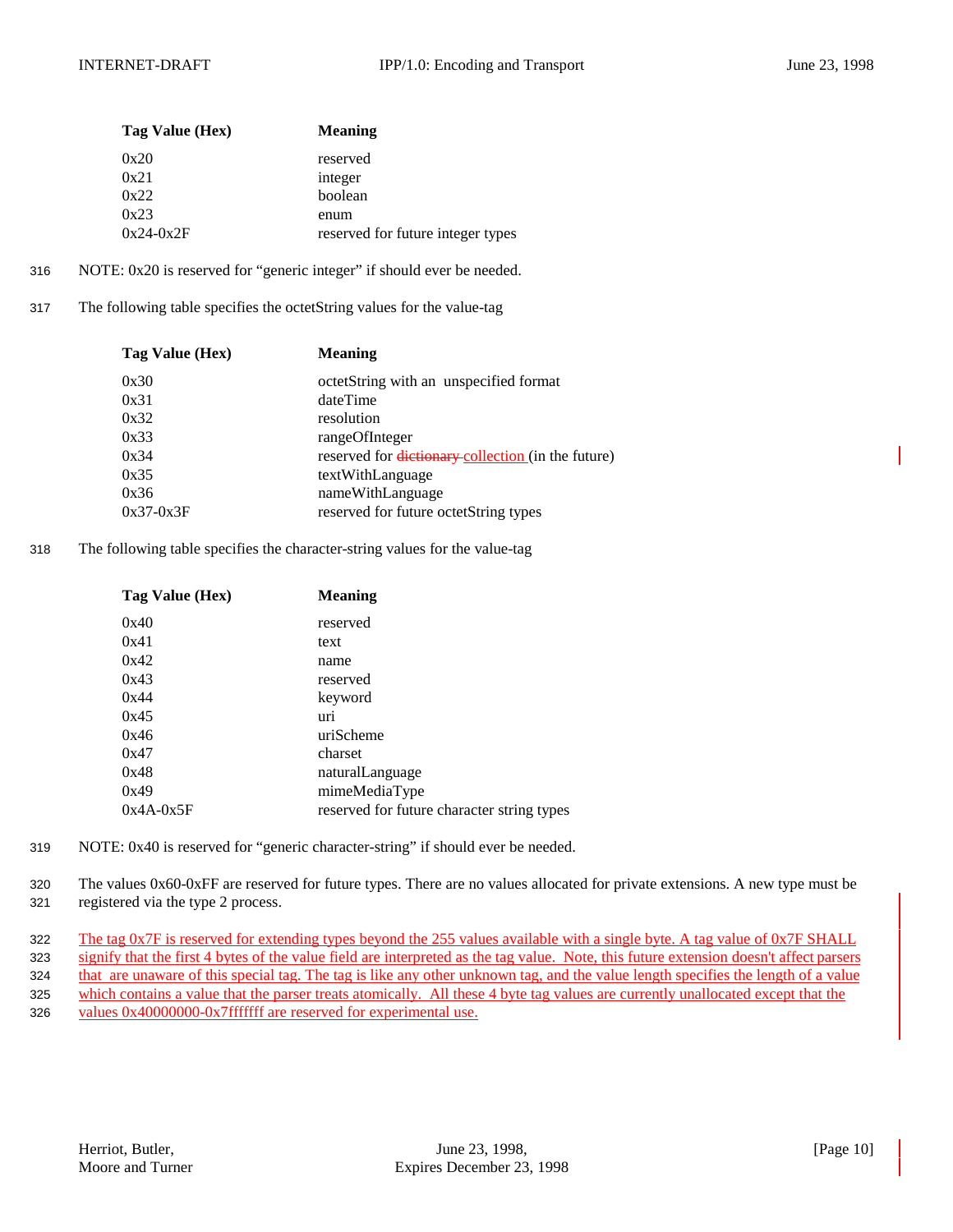## **3.8 Name-Length**

 The name-length field SHALL consist of a SIGNED-SHORT. This field SHALL specify the number of octets in the name field which follows the name-length field, excluding the two bytes of the name-length field.

 If a name-length field has a value of zero, the following name field SHALL be empty, and the following value SHALL be treated as an additional value for the preceding attribute. Within an attribute-sequence, if two attributes have the same name, the first occurrence SHALL be ignored. The zero-length name is the only mechanism for multi-valued attributes.

## **3.9 (Attribute) Name**

Some attributes are encoded in a special position. These attribute are:

- "printer-uri": When the target is a printer and the transport is HTTP or HTTP (for TLS), the target printer-uri defined in each operation in the IPP model document SHALL be an operation attribute called "printer-uri" and it SHALL also be 337 specified outside of the operation layer as the request-URI on the Request-Line at the HTTP level. This
- "job-uri": When the target is a job and the transport is HTTP or HTTPS (for TLS), the target job-uri of each operation in the IPP model document SHALL be an operation attribute called "job-uri" and it SHALL also be specified outside of the operation layer as the request-URI on the Request-Line at the HTTP level.
- "version-number": The attribute named "version-number" in the IPP model document SHALL become the "version-number" field in the operation layer request or response. It SHALL NOT appear as an operation attribute.
- "operation-id": The attribute named "operation-id" in the IPP model document SHALL become the "operation-id" field in the operation layer request. It SHALL NOT appear as an operation attribute.
- "status-code": The attribute named "status-code" in the IPP model document SHALL become the "status-code" field in the operation layer response. It SHALL NOT appear as an operation attribute.
- "request-id": The attribute named "request-id" in the IPP model document SHALL become the "request-id" field in the operation layer request or response. It SHALL NOT appear as an operation attribute.

 The model document arranges the remaining attributes into groups for each operation request and response. Each such group SHALL be represented in the protocol by an xxx-attribute-sequence preceded by the appropriate xxx-attributes-tag (See the table below and section 9 "Appendix A: Protocol Examples"). In addition, the order of these xxx-attributes-tags and xxx-attribute- sequences in the protocol SHALL be the same as in the model document, but the order of attributes within each xxx-attribute-sequence SHALL be unspecified. The table below maps the model document group name to xxx-attributes-sequence

### **Model Document Group** *xxx***-attributes-sequence**

| <b>Operation Attributes</b>                   | operations-attributes-sequence           |
|-----------------------------------------------|------------------------------------------|
| <b>Job Template Attributes</b>                | job-attributes-sequence                  |
| <b>Job Object Attributes</b>                  | job-attributes-sequence                  |
| <b>Unsupported Attributes</b>                 | unsupported- attributes-sequence         |
| Requested Attributes (Get-Job-Attributes)     | job-attributes-sequence                  |
| Requested Attributes (Get-Printer-Attributes) | printer-attributes-sequence              |
| Document Content                              | in a special position as described above |

- If an operation contains attributes from more than one job object (e.g. Get-Jobs response), the attributes from each job object
- SHALL be in a separate job-attribute-sequence, such that the attributes from the ith job object are in the ith job-attribute-
- sequence. See Section 9 "Appendix A: Protocol Examples" for table showing the application of the rules above.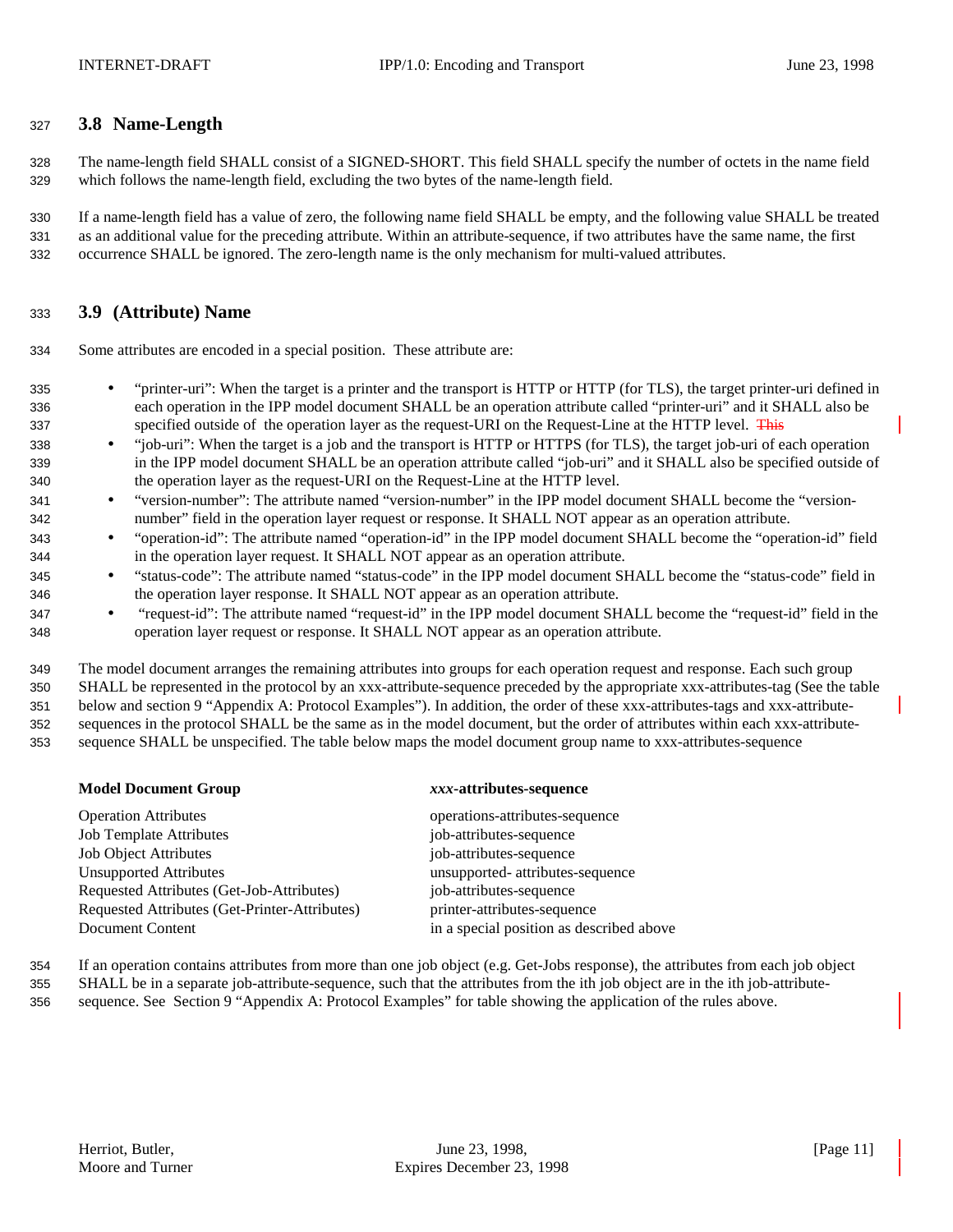## <sup>357</sup> **3.10 Value Length**

358 Each attribute value SHALL be preceded by a SIGNED-SHORT which SHALL specify the number of octets in the value which 359 follows this length, exclusive of the two bytes specifying the length.

360 For any of the types represented by binary signed integers, the sender MUST encode the value in exactly four octets..

361 For any of the types represented by character-strings, the sender MUST encode the value with all the characters of the string and 362 without any padding characters.

 If a value-tag contains an "out-of-band" value, such as "unsupported", the value-length SHALL be 0 and the value empty — the value has no meaning when the value-tag has an "out-of-band" value. If a client receives a response with a nonzero value-length in this case, it SHALL ignore the value field. If a printer receives a request with a nonzero value-length in this case, it SHALL reject the request.

## <sup>367</sup> **3.11 (Attribute) Value**

 The syntax types and most of the details of their representation are defined in the IPP model document. The table below augments the information in the model document, and defines the syntax types from the model document in terms of the 5 basic types defined in section 3 "Encoding of the Operation Layer". The 5 types are US-ASCII-STRING, LOCALIZED-STRING, SIGNED-INTEGER, SIGNED-SHORT, SIGNED-BYTE, and OCTET-STRING.

| <b>Syntax of Attribute Value</b>                                           | <b>Encoding</b>                                                                                                                                                                                                                                                                                                                                                                                 |
|----------------------------------------------------------------------------|-------------------------------------------------------------------------------------------------------------------------------------------------------------------------------------------------------------------------------------------------------------------------------------------------------------------------------------------------------------------------------------------------|
| text, name                                                                 | LOCALIZED-STRING.                                                                                                                                                                                                                                                                                                                                                                               |
| textWithLanguage                                                           | OCTET_STRING consisting of 4 fields:<br>a SIGNED-SHORT which is the number of octets in the following field<br>a)<br>a value of type natural-language,<br>b)<br>a SIGNED-SHORT which is the number of octets in the following field,<br>c)<br>a value of type text.<br>d)<br>The length of a textWithLanguage value SHALL be $4 +$ the value of field $a +$ the value<br>of field c.            |
| nameWithLanguage                                                           | OCTET_STRING consisting of 4 fields:<br>a SIGNED-SHORT which is the number of octets in the following field<br>a)<br>a value of type natural-language,<br>b)<br>a SIGNED-SHORT which is the number of octets in the following field<br>$\mathbf{c}$ )<br>a value of type name.<br>d)<br>The length of a nameWithLanguage value SHALL be $4 +$ the value of field $a +$ the<br>value of field c. |
| charset, naturalLanguage,<br>mimeMediaType, keyword,<br>uri, and uriScheme | <b>US-ASCII-STRING</b>                                                                                                                                                                                                                                                                                                                                                                          |
| boolean                                                                    | SIGNED-BYTE where 0x00 is 'false' and 0x01 is 'true'                                                                                                                                                                                                                                                                                                                                            |
| integer and enum                                                           | a SIGNED-INTEGER                                                                                                                                                                                                                                                                                                                                                                                |
| dateTime                                                                   | OCTET-STRING consisting of eleven octets whose contents are defined by<br>"DateAndTime" in RFC 1903 [rfc1903].                                                                                                                                                                                                                                                                                  |
| resolution                                                                 | OCTET_STRING consisting of nine octets of 2 SIGNED-INTEGERs followed by a<br>SIGNED-BYTE. The first SIGNED-INTEGER contains the value of cross feed<br>direction resolution. The second SIGNED-INTEGER contains the value of feed<br>direction resolution. The SIGNED-BYTE contains the units value.                                                                                            |
| rangeOfInteger                                                             | Eight octets consisting of 2 SIGNED-INTEGERs. The first SIGNED-INTEGERs                                                                                                                                                                                                                                                                                                                         |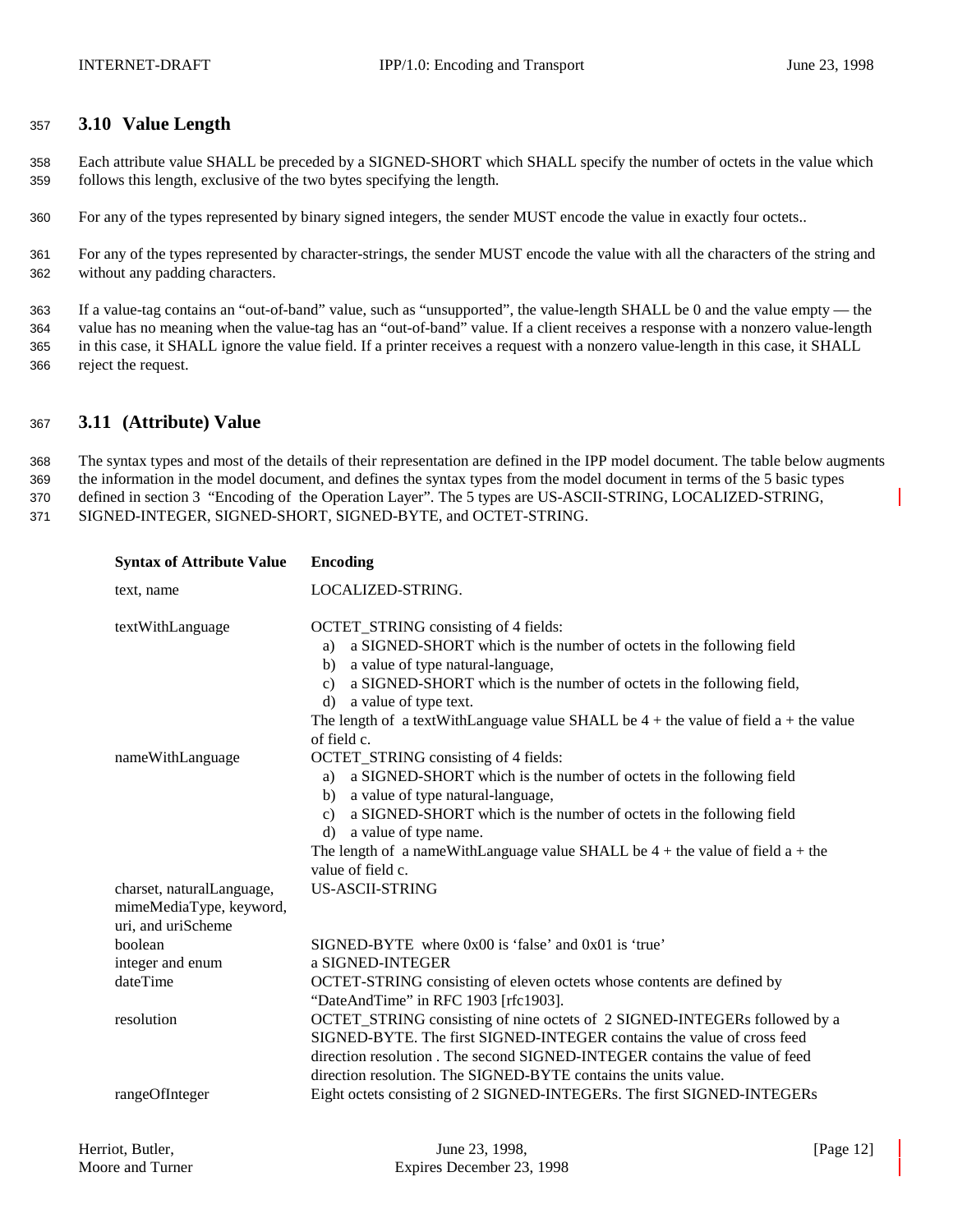| <b>Syntax of Attribute Value</b> | Encoding                                                                                                                                          |
|----------------------------------|---------------------------------------------------------------------------------------------------------------------------------------------------|
|                                  | contains the lower bound and the second SIGNED-INTEGERs contains the upper<br><b>bound</b>                                                        |
| 1setOf X                         | encoding according to the rules for an attribute with more than 1 value. Each value X is<br>encoded according to the rules for encoding its type. |
| octetString                      | <b>OCTET-STRING</b>                                                                                                                               |

The type of the value in the model document determines the encoding in the value and the value of the value-tag.

## **3.12 Data**

The data part SHALL include any data required by the operation

## **4. Encoding of Transport Layer**

- HTTP/1.1 shall be the transport layer for this protocol.
- The operation layer has been designed with the assumption that the transport layer contains the following information:
- the URI of the target job or printer operation
- <sup>379</sup> the total length of the data in the operation layer, either as a single length or as a sequence of chunks each with a length.
- 380 It is REQUIRED that a printer implementation support HTTP over port 80631 (the IPP default port), though a printer 381 implementation may support HTTP over port some other port as well. In addition, a printer may have to support another port for privacy (See Section 5 "Security Considerations".
- Note: Consistent with RFC 2068 (HTTP/1.1), HTTP URI's for IPP implicitly reference port 80. If a URI references some other port, the port number must be explicitly specified in the URI.
- Each HTTP operation shall use the POST method where the request-URI is the object target of the operation, and where the "Content-Type" of the message-body in each request and response shall be "application/ipp". The message-body shall contain the operation layer and shall have the syntax described in section 3.2 "Syntax of Encoding". A client implementation SHALL adhere to the rules for a client described in RFC 2068 [rfc2068]. A printer (server) implementation SHALL adhere the rules for an origin server described in RFC 2068.
- The IPP layer doesn't have to deal with chunking. In the context of CGI scripts, the HTTP layer removes any chunking information in the received data.
- A client SHALL NOT expect a response from an IPP server until after the client has sent the entire response. But a client MAY listen for an error response that an IPP server MAY send before it receives all the data. In this case a client, if chunking the data, can send a premature zero-length chunk to end the request before sending all the data. If the request is blocked for some reason, a client MAY determine the reason by opening another connection to query the server.
- In the following sections, there are a tables of all HTTP headers which describe their use in an IPP client or server. The following is an explanation of each column in these tables.
- the "header" column contains the name of a header
- the "request/client" column indicates whether a client sends the header.
- the "request/ server" column indicates whether a server supports the header when received.
- the "response/ server" column indicates whether a server sends the header.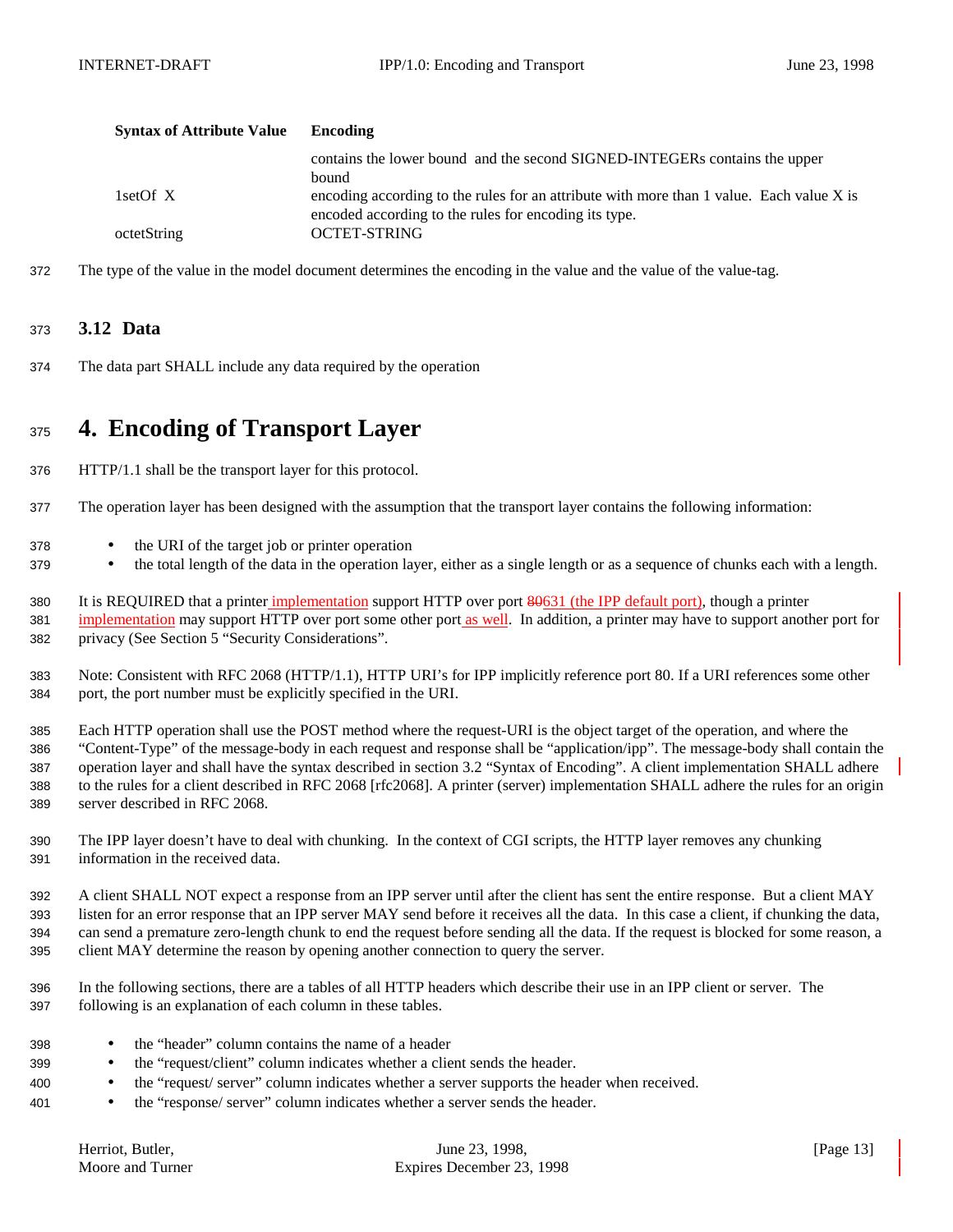- 402 the "response /client" column indicates whether a client supports the header when received.
- 403 the "values and conditions" column specifies the allowed header values and the conditions for the header to be present in 404 a request/response.
- 405 The table for "request headers" does not have columns for responses, and the table for "response headers" does not have columns 406 for requests.
- 407 The following is an explanation of the values in the "request/client" and "response/ server" columns.
- 408 **must:** the client or server MUST send the header,
- 409 **must-if:** the client or server MUST send the header when the condition described in the "values and conditions" column 410 is met,
- 411 **may:** the client or server MAY send the header
- 412 **not:** the client or server SHOULD NOT send the header. It is not relevant to an IPP implementation.
- 413 The following is an explanation of the values in the "response/client" and "request/ server" columns.
- 414 **must:** the client or server MUST support the header,
- 415 **may:** the client or server MAY support the header
- 416 **not:** the client or server SHOULD NOT support the header. It is not relevant to an IPP implementation.

## <sup>417</sup> **4.1 General Headers**

- 418 The following is a table for the general headers.
- 419

| <b>General-Header</b>               | <b>Request</b>         |                    | <b>Response</b>         |                    | <b>Values and Conditions</b>                                                                                                                                                                                                            |
|-------------------------------------|------------------------|--------------------|-------------------------|--------------------|-----------------------------------------------------------------------------------------------------------------------------------------------------------------------------------------------------------------------------------------|
|                                     | <b>Client</b>          | <b>Server</b>      | <b>Server</b>           | <b>Client</b>      |                                                                                                                                                                                                                                         |
| Cache-Control<br>Connection         | must<br>must-if        | not<br>must        | must<br>must-if         | not<br>must        | "no-cache" only<br>"close" only. Both client and server<br>SHOULD keep a connection for the<br>duration of a sequence of operations.<br>The client and server MUST include this<br>header for the last operation in such a<br>sequence. |
| Date<br>Pragma<br>Transfer-Encoding | may<br>must<br>must-if | may<br>not<br>must | must<br>must<br>must-if | may<br>not<br>must | per RFC 1123 [rfc1123] from RFC 2068<br>"no-cache" only<br>"chunked" only. Header MUST be<br>present if Content-Length is absent.                                                                                                       |
| Upgrade<br>Via                      | not<br>not             | not<br>not         | not<br>not              | not<br>not         |                                                                                                                                                                                                                                         |

420

## <sup>421</sup> **4.2 Request Headers**

422 The following is a table for the request headers.

423

| <b>Request-Header</b> | Client | <b>Server</b> | <b>Request Values and Conditions</b>                            |
|-----------------------|--------|---------------|-----------------------------------------------------------------|
| Accept                | may    | must          | "application/ipp" only. This value is the default if the client |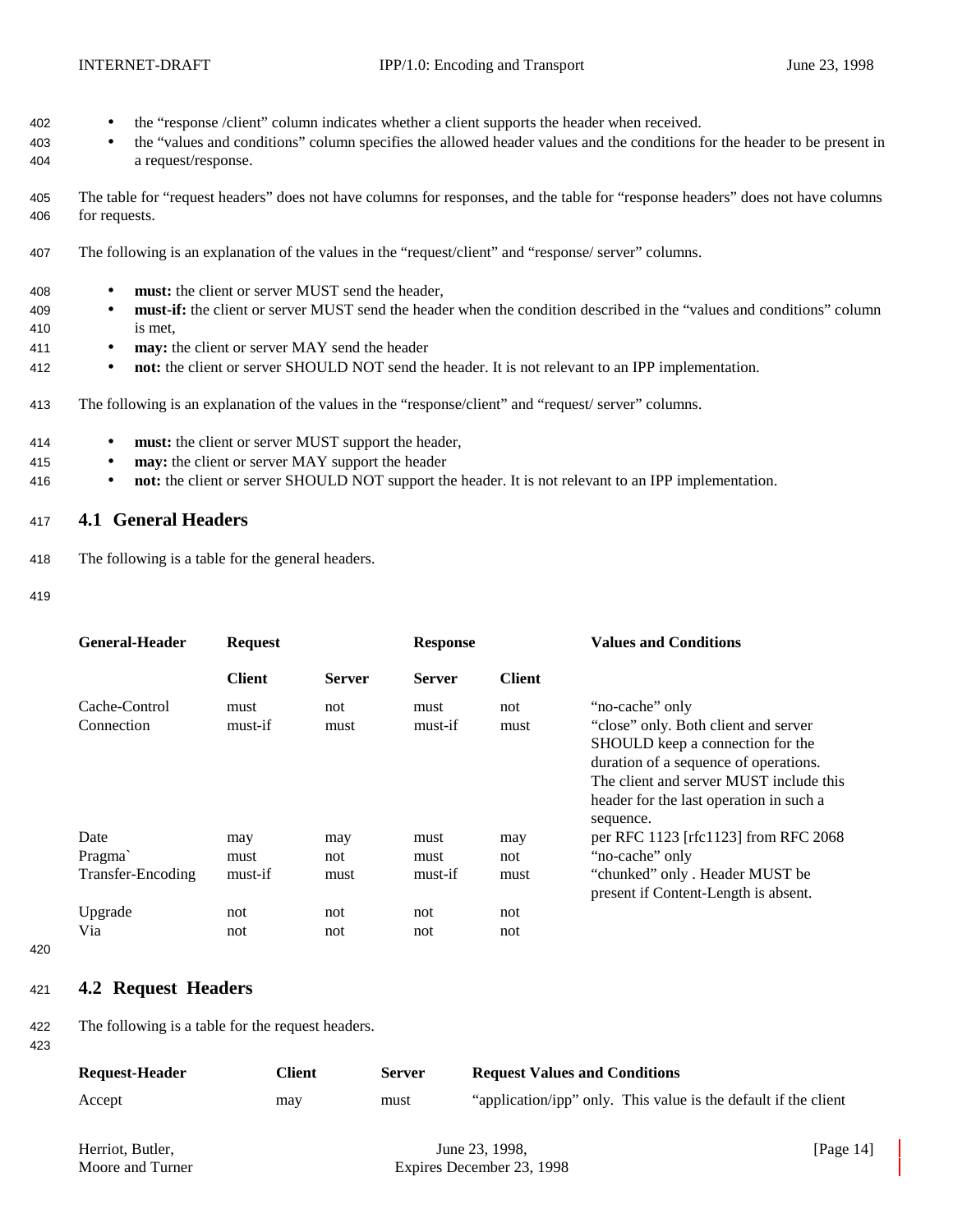| <b>Request-Header</b> | <b>Client</b> | <b>Server</b> | <b>Request Values and Conditions</b>                                                                                                                  |
|-----------------------|---------------|---------------|-------------------------------------------------------------------------------------------------------------------------------------------------------|
|                       |               |               | omits it                                                                                                                                              |
| Accept-Charset        | not           | not           | Charset information is within the application/ipp entity                                                                                              |
| Accept-Encoding       | may           | must          | empty and per RFC 2068 [rfc2068] and IANA registry for<br>content-codings                                                                             |
| Accept-Language       | not           | not           | -language information is within the application/ipp entity                                                                                            |
| Authorization         | must-if       | must          | per RFC 2068. A client MUST send this header when it<br>receives a 401 "Unauthorized" response and does not<br>receive a "Proxy-Authenticate" header. |
| From                  | not           | not           | per RFC 2068. Because RFC recommends sending this<br>header only with the user's approval, it is not very useful                                      |
| Host                  | must          | must          | per RFC 2068                                                                                                                                          |
| If-Match              | not           | not           |                                                                                                                                                       |
| If-Modified-Since     | not           | not           |                                                                                                                                                       |
| If-None-Match         | not           | not           |                                                                                                                                                       |
| If-Range              | not           | not           |                                                                                                                                                       |
| If-Unmodified-Since   | not           | not           |                                                                                                                                                       |
| Max-Forwards          | not           | not           |                                                                                                                                                       |
| Proxy-Authorization   | must-if       | not           | per RFC 2068. A client MUST send this header when it<br>receives a 401 "Unauthorized" response and a "Proxy-<br>Authenticate" header.                 |
| Range                 | not           | not           |                                                                                                                                                       |
| Referer               | not           | not           |                                                                                                                                                       |
| User-Agent            | not           | not           |                                                                                                                                                       |

## <sup>424</sup> **4.3 Response Headers**

425 The following is a table for the request headers.

426

| <b>Response-Header</b> | <b>Server</b> | <b>Client</b> | <b>Response Values and Conditions</b>                       |
|------------------------|---------------|---------------|-------------------------------------------------------------|
| Accept-Ranges          | not           | not           |                                                             |
| Age                    | not           | not           |                                                             |
| Location               | must-if       | may           | per RFC 2068. When URI needs redirection.                   |
| Proxy-Authenticate     | not           | must          | per RFC 2068                                                |
| Public                 | may           | may           | per RFC 2068                                                |
| Retry-After            | may           | may           | per RFC 2068                                                |
| Server                 | not           | not           |                                                             |
| Vary                   | not           | not           |                                                             |
| Warning                | may           | may           | per RFC 2068                                                |
| WWW-Authenticate       | must-if       | must          | per RFC 2068. When a server needs to authenticate a client. |
|                        |               |               |                                                             |

## <sup>427</sup> **4.4 Entity Headers**

428 The following is a table for the entity headers. 429

| <b>Entity-Header</b>  | <b>Request</b> |               | <b>Response</b> |            | <b>Values and Conditions</b> |
|-----------------------|----------------|---------------|-----------------|------------|------------------------------|
|                       | <b>Client</b>  | <b>Server</b> | <b>Server</b>   | Client     |                              |
| Allow<br>Content-Base | not<br>not     | not<br>not    | not<br>not      | not<br>not |                              |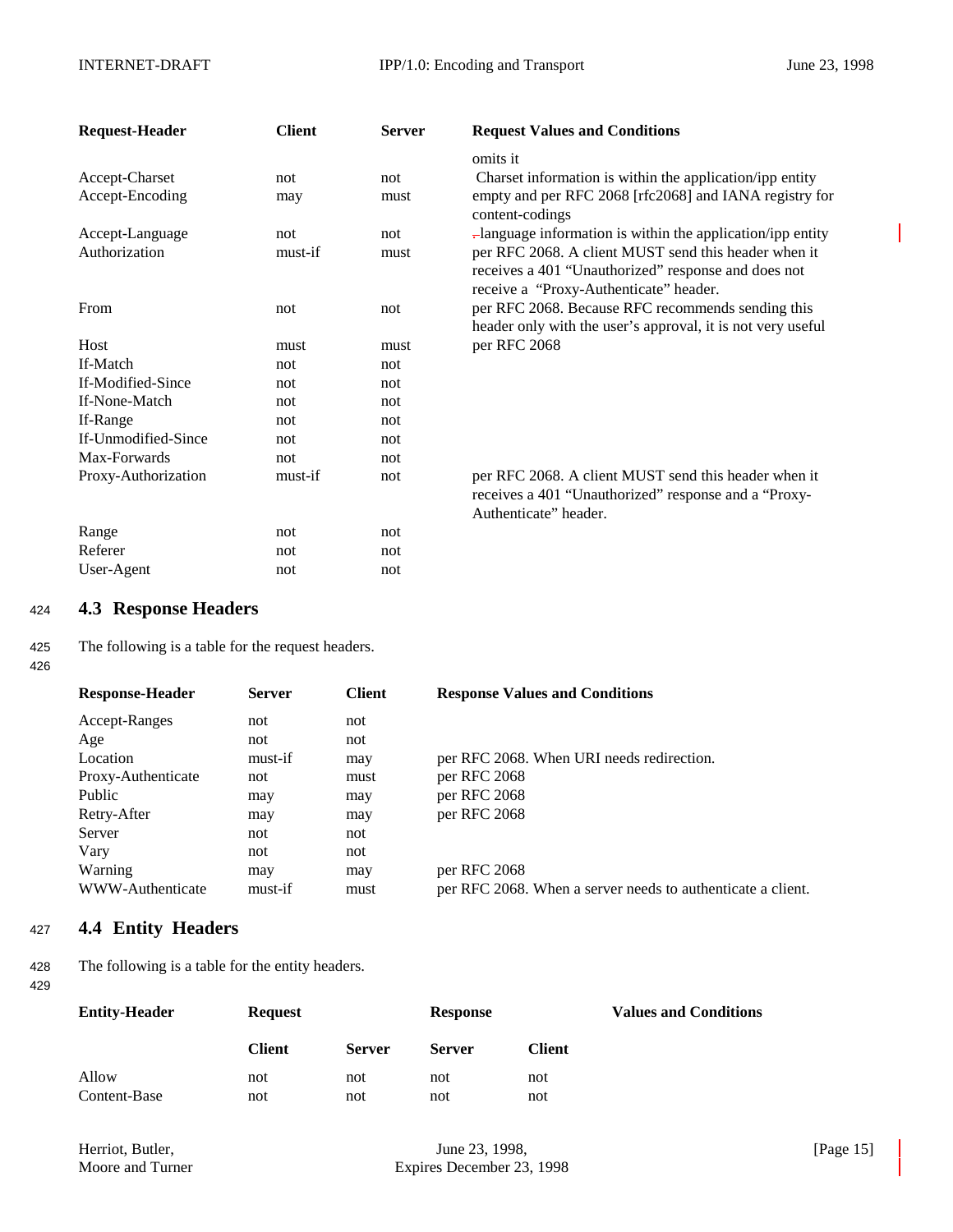| <b>Entity-Header</b> | <b>Request</b> |               | <b>Response</b> |               | <b>Values and Conditions</b>                                                                             |
|----------------------|----------------|---------------|-----------------|---------------|----------------------------------------------------------------------------------------------------------|
|                      | <b>Client</b>  | <b>Server</b> | <b>Server</b>   | <b>Client</b> |                                                                                                          |
| Content-Encoding     | may            | must          | must            | must          | per RFC 2068 and IANA registry for<br>content codings.                                                   |
| Content-Language     | not            | not           | not             | not           | Application/ipp handles language                                                                         |
| Content-Length       | must-if        | must          | must-if         | must          | the length of the message-body per<br>RFC 2068. Header MUST be present<br>if Transfer-Encoding is absent |
| Content-Location     | not            | not           | not             | not           |                                                                                                          |
| Content-MD5          | may            | may           | may             | may           | per RFC 2068                                                                                             |
| Content-Range        | not            | not           | not             | not           |                                                                                                          |
| Content-Type         | must           | must          | must            | must          | "application/ipp" only                                                                                   |
| ETag                 | not            | not           | not             | not           |                                                                                                          |
| Expires              | not            | not           | not             | not           |                                                                                                          |
| Last-Modified        | not            | not           | not             | not           |                                                                                                          |

# <sup>430</sup> **5. Security Considerations**

 The IPP Model document defines an IPP implementation with "privacy" as one that implements Transport Layer Security (TLS) Version 1.0. TLS meets the requirements for IPP security with regards to features such as mutual authentication and privacy (via encryption). The IPP Model document also outlines IPP-specific security considerations and should be the primary reference for security implications with regards to the IPP protocol itself.

435 The IPP Model document defines an IPP implementation with "authentication" as one that implements the standard way for 436 transporting IPP messages within HTTP 1.1. , These include the security considerations outlined in the HTTP 1.1 standard 437 document [rfc2068] and Digest Authentication extension [rfc2069]..

438 The current HTTP infrastructure supports HTTP over TCP port 80. IPP servers implementations MUST offer IPP services using 439 HTTP over the default IPP is port 631. IPP servers implementations may support are free to advertise services over other ports, in 440 addition to this port., but TCP port 80 MUST minimally be supported for IPP-over-HTTP services.

- 441 When IPP-over-HTTP-with-privacy implementations are deployed, these IPP implementations MUST use TCP port 443, and 442 MUST advertise their IPP service URI using an "HTTPS" URI scheme.
- 443 See further discussion of IPP security concepts in the model document

## <sup>444</sup> **6. References**

- 445 [rfc822] Crocker, D., "Standard for the Format of ARPA Internet Text Messages", RFC 822, August 1982.
- 446 [rfc1123] Braden, S., "Requirements for Internet Hosts Application and Support", RFC 1123, October, 1989,
- 447 [rfc1179] McLaughlin, L. III, (editor), "Line Printer Daemon Protocol" RFC 1179, August 1990.
- 448 [rfc1630] T. Berners-Lee, "Universal Resource Identifiers in WWW: A Unifying Syntax for the Expression of Names and 449 Addresses of Objects on the Network as used in the Word-Wide Web", RFC 1630, June 1994.
- 450 [rfc1759] Smith, R., Wright, F., Hastings, T., Zilles, S., and Gyllenskog, J., "Printer MIB", RFC 1759, March 1995.
- 451 [rfc1738] Berners-Lee, T., Masinter, L., McCahill, M. , "Uniform Resource Locators (URL)", RFC 1738, December, 1994.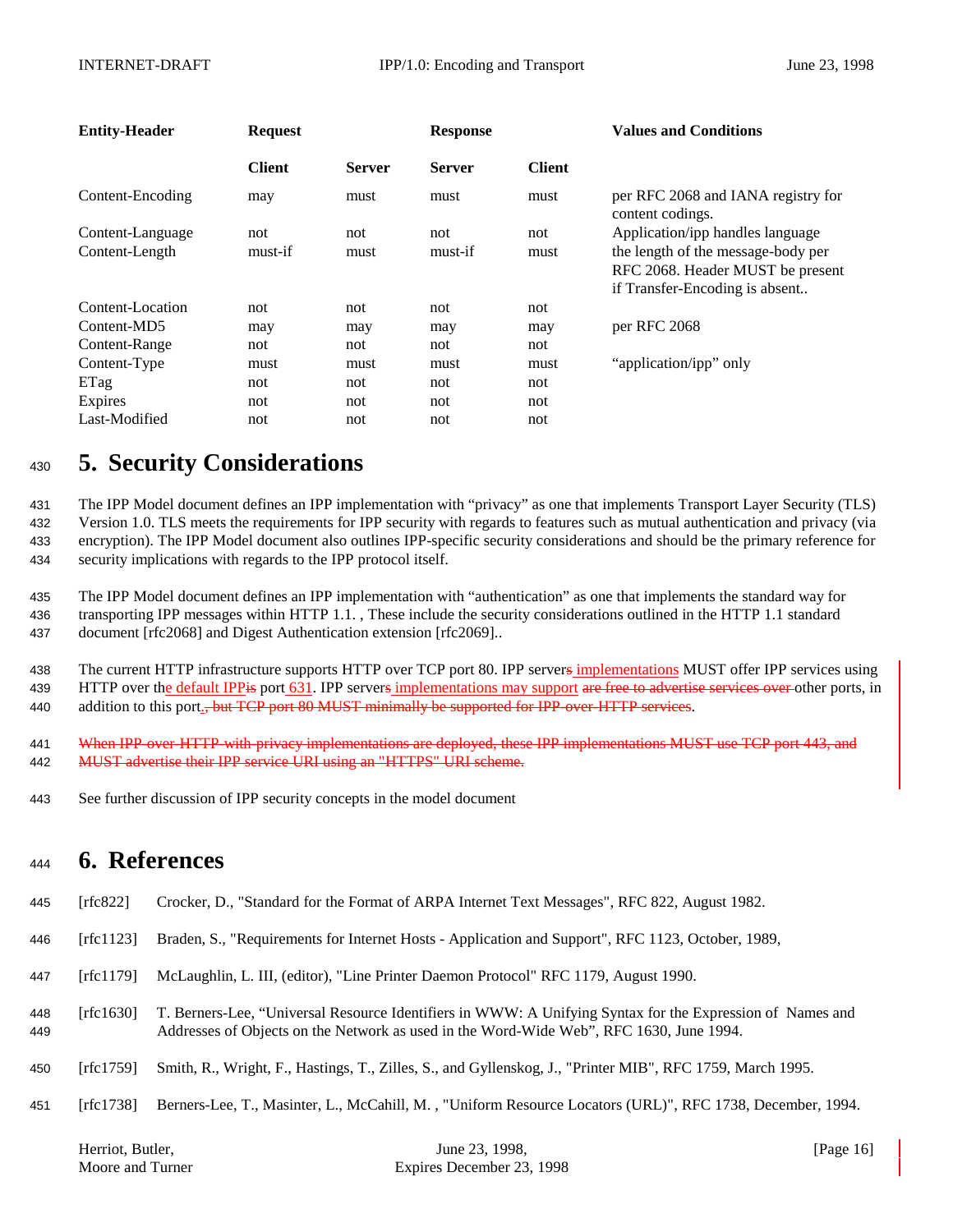| 452               | [rfc1543]     | Postel, J., "Instructions to RFC Authors", RFC 1543, October 1993.                                                                                                                                                               |
|-------------------|---------------|----------------------------------------------------------------------------------------------------------------------------------------------------------------------------------------------------------------------------------|
| 453               | [rfc1766]     | H. Alvestrand, " Tags for the Identification of Languages", RFC 1766, March 1995.                                                                                                                                                |
| 454<br>455        | [ $rfc1903$ ] | J. Case, et al. "Textual Conventions for Version 2 of the Simple Network Management Protocol (SNMPv2)", RFC<br>1903, January 1996.                                                                                               |
| 456<br>457        | [rfc2046]     | N. Freed & N. Borenstein, Multipurpose Internet Mail Extensions (MIME) Part Two: Media Types. November<br>1996. (Obsoletes RFC1521, RFC1522, RFC1590), RFC 2046.                                                                 |
| 458<br>459<br>460 | [rfc2048]     | N. Freed, J. Klensin & J. Postel. Multipurpose Internet Mail Extension (MIME) Part Four: Registration Procedures.<br>November 1996. (Format: TXT=45033 bytes) (Obsoletes RFC1521, RFC1522, RFC1590) (Also BCP0013), RFC<br>2048. |
| 461               | [rfc2068]     | R Fielding, et al, "Hypertext Transfer Protocol - HTTP/1.1" RFC 2068, January 1997                                                                                                                                               |
| 462               | [rfc2069]     | J. Franks, et al, "An Extension to HTTP: Digest Access Authentication" RFC 2069, January 1997                                                                                                                                    |
| 463               | [rfc2119]     | S. Bradner, "Key words for use in RFCs to Indicate Requirement Levels", RFC 2119, March 1997                                                                                                                                     |
| 464<br>465        | [rfc2184]     | N. Freed, K. Moore, "MIME Parameter Value and Encoded Word Extensions: Character Sets, Languages, and<br>Continuations", RFC 2184, August 1997,                                                                                  |
| 466               | [rfc2234]     | D. Crocker et al., "Augmented BNF for Syntax Specifications: ABNF", RFC 2234. November 1997.                                                                                                                                     |
| 467               | [char]        | N. Freed, J. Postel: IANA Charset Registration Procedures, Work in Progress (draft-freed-charset-reg-02.txt).                                                                                                                    |
| 468               | [dpa]         | ISO/IEC 10175 Document Printing Application (DPA), June 1996.                                                                                                                                                                    |
| 469               | [iana]        | IANA Registry of Coded Character Sets: ftp://ftp.isi.edu/in-notes/iana/assignments/character-sets                                                                                                                                |
| 470               | [ipp-req]     | Wright, F. D., "Requirements for an Internet Printing Protocol:", draft-ietf-ipp-req-01.txt                                                                                                                                      |
| 471<br>472        | [ipp-mod]     | Isaacson, S, deBry, R, Hastings, T, Herriot, R, Powell, P, "Internet Printing Protocol/1.0: Model and Semantics",<br>draft-ietf-ipp-model-09.txt                                                                                 |
| 473               | [ssl]         | Netscape, The SSL Protocol, Version 3, (Text version 3.02) November 1996.                                                                                                                                                        |

# **7. Author's Address**

Robert Herriot (editor) Paul Moore<br>
Sun Microsystems Inc. Microsoft Sun Microsystems Inc. 901 San Antonio Road, MPK-17 One Microsoft Way Palo Alto, CA 94303 Redmond, WA 98053

Phone: 650-786-8995 Phone: 425-936-0908 Fax: 650-786-7077 Fax: 425-93MS-FAX<br>Email: robert.herriot@eng.sun.com Email: paulmo@microsoft.com Email: robert.herriot@eng.sun.com

Sylvan Butler Randy Turner

Hewlett-Packard Sharp Laboratories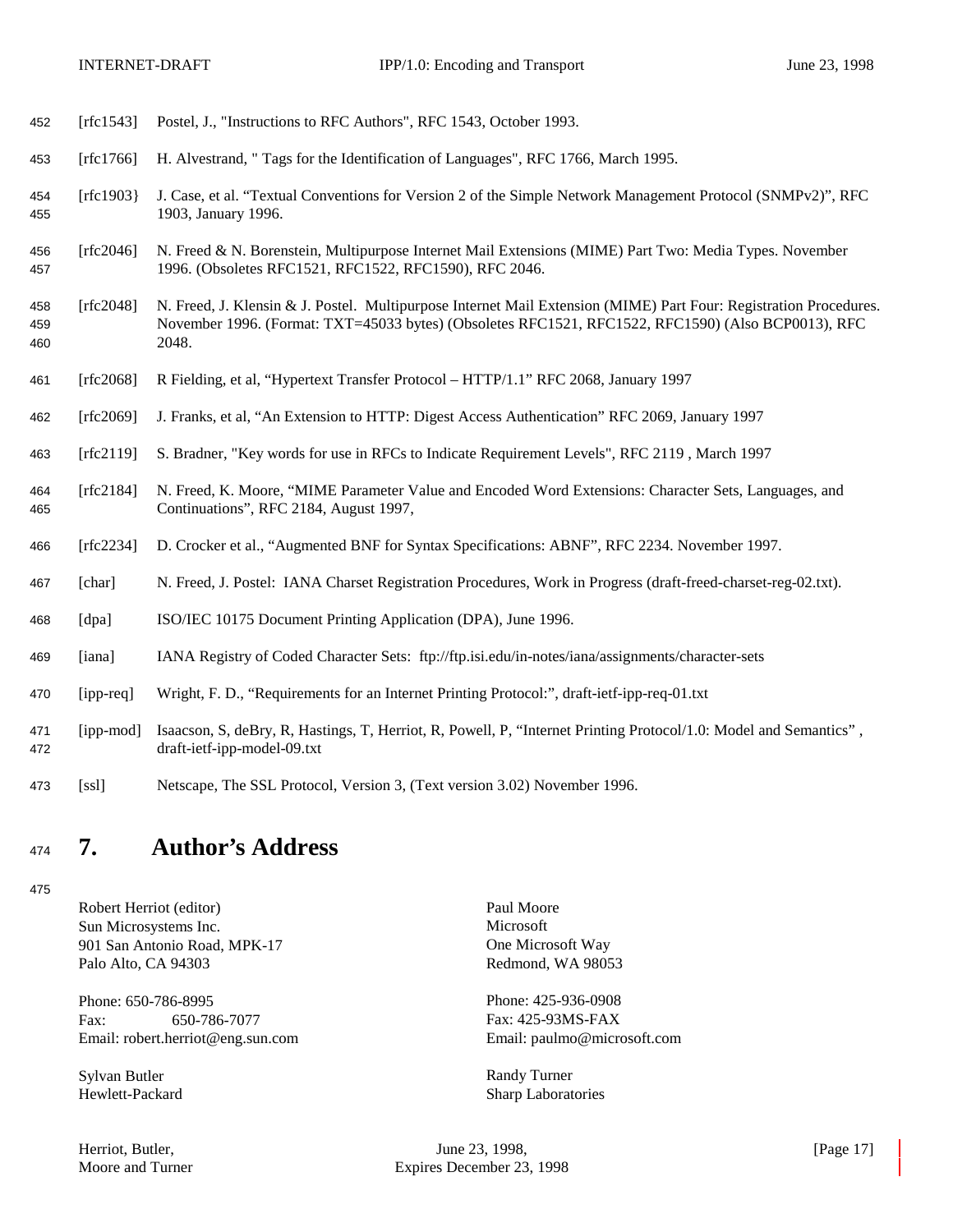11311 Chinden Blvd. 5750 NW Pacific Rim Blvd Boise, ID 83714 Camas, WA 98607

Phone: 208-396-6000 Phone: 208-396-6000 Phone: 208-317-8456 Fax: 208-396-3457 Fax: : 360-817-8436

Email: sbutler@boi.hp.com Email: rturner@sharplabs.com

IPP Mailing List: ipp@pwg.org IPP Mailing List Subscription: ipp-request@pwg.org IPP Web Page: http://www.pwg.org/ipp/

476

## <sup>477</sup> **8. Other Participants:**

Chuck Adams - Tektronix Harry Lewis - IBM Ron Bergman - Dataproducts Tony Liao - Vivid Image Keith Carter - IBM David Manchala - Xerox Angelo Caruso - Xerox Carl-Uno Manros - Xerox Jeff Copeland - QMS Jay Martin - Underscore Roger Debry - IBM Larry Masinter - Xerox Lee Farrell - Canon **Ira McDonald, Xerox** Ira McDonald, Xerox Sue Gleeson - Digital Bob Pentecost - Hewlett-Packard Charles Gordon - Osicom Patrick Powell - SDSU Brian Grimshaw - Apple Jeff Rackowitz - Intermec Jerry Hadsell - IBM Xavier Riley - Xerox Richard Hart - Digital Gary Roberts - Ricoh Tom Hastings - Xerox Stuart Rowley - Kyocera Stephen Holmstead Richard Schneider - Epson Zhi-Hong Huang - Zenographics Shigern Ueda - Canon Scott Isaacson - Novell Bob Von Andel - Allegro Software Rich Lomicka - Digital William Wagner - Digital Products David Kellerman - Northlake Software Jasper Wong - Xionics Robert Kline - TrueSpectra **Don Wright - Lexmark** Dave Kuntz - Hewlett-Packard **Rick Yardumian - Xerox** Rick Yardumian - Xerox Takami Kurono - Brother Lloyd Young - Lexmark Rich Landau - Digital Peter Zehler - Xerox Greg LeClair - Epson Frank Zhao - Panasonic

Steve Zilles - Adobe

# <sup>478</sup> **9. Appendix A: Protocol Examples**

### <sup>479</sup> **9.1 Print-Job Request**

480 The following is an example of a Print-Job request with job-name, copies, and sides specified.

0x00000001 1 request-id

**Octets Symbolic Value Protocol field** 

0x0100 1.0 version-number 0x0002 Print-Job operation-id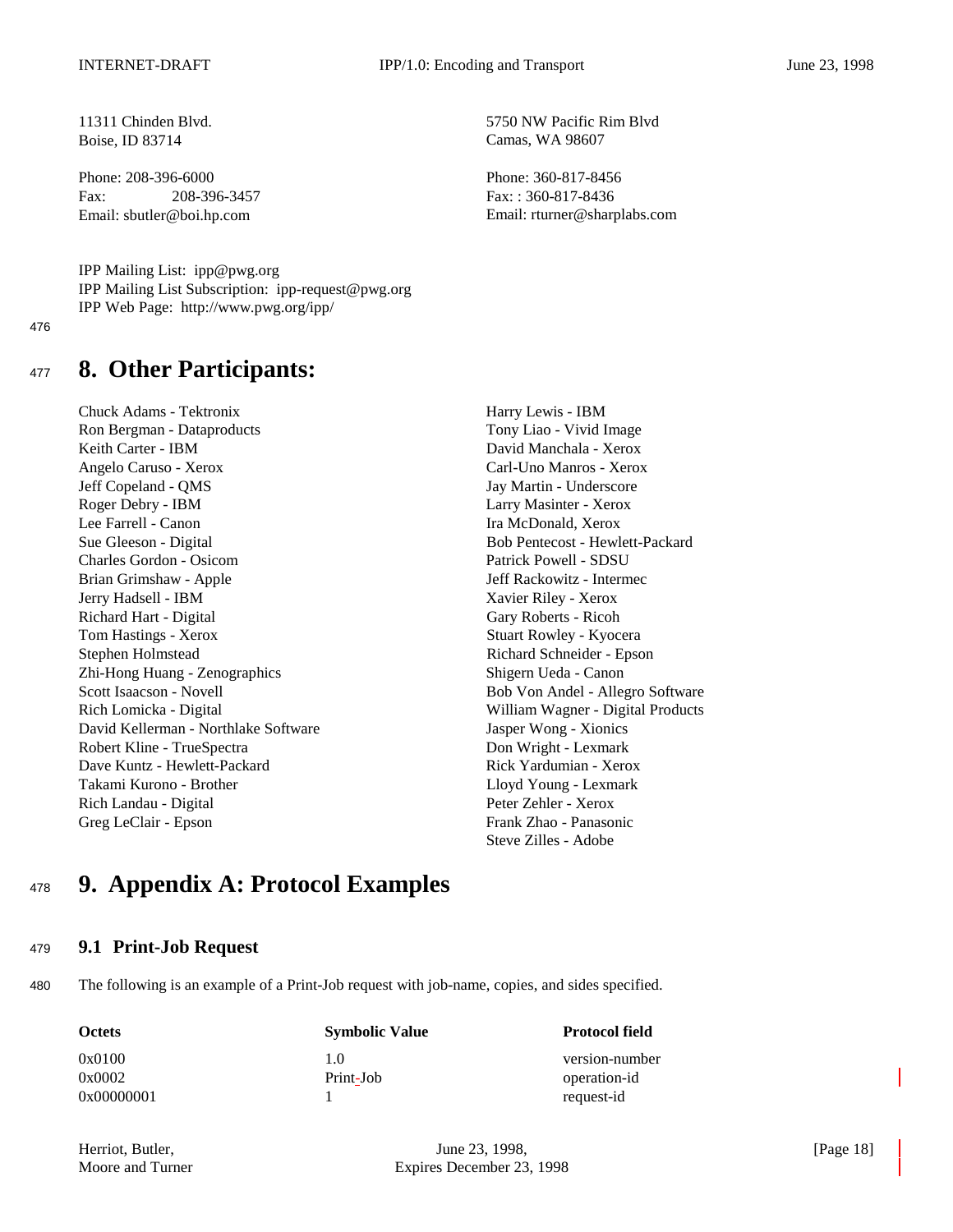| <b>Octets</b>               | Symbolic Value              | Protocol field         |
|-----------------------------|-----------------------------|------------------------|
| 0x01                        | start operation-attributes  | operation-attributes-t |
| 0x47                        | charset type                | value-tag              |
| 0x0012                      |                             | name-length            |
| attributes-charset          | attributes-charset          | name                   |
| 0x0008                      |                             | value-length           |
| us-ascii                    | <b>US-ASCII</b>             | value                  |
| 0x48                        | natural-language type       | value-tag              |
| 0x001B                      |                             | name-length            |
| attributes-natural-language | attributes-natural-language | name                   |
| 0x0005                      |                             | value-length           |
| en-us                       | en-US                       | value                  |
| 0x45                        | uri type                    | value-tag              |
| 0x000B                      |                             | name-length            |
| printer-uri                 | printer-uri                 | name                   |
| 0x000f                      |                             | value-length           |
| http://killtree             | printer killtree            | value                  |
| 0x42                        | name type                   | value-tag              |
| 0x0008                      |                             | name-length            |
| job-name                    | job-name                    | name                   |
| 0x0006                      |                             | value-length           |
| foobar                      | foobar                      | value                  |
| 0x02                        | start job-attributes        | job-attributes-tag     |
| 0x21                        | integer type                | value-tag              |
| 0x0005                      |                             | name-length            |
| copies                      | copies                      | name                   |
| 0x0004                      |                             | value-length           |
| 0x00000014                  | 20                          | value                  |
| 0x44                        | keyword type                | value-tag              |
| 0x0005                      |                             | name-length            |
| sides                       | sides                       | name                   |
| 0x0013                      |                             | value-length           |
| two-sided-long-edge         | two-sided-long-edge         | value                  |
| 0x03                        | end-of-attributes           | end-of-attributes-tag  |
| %!PS                        | <postscript></postscript>   | data                   |

# **Octets** Symbolic Value Protocol field 0x01 start operation-attributes operation-attributes-tag et type value-tag name-length attributes-charset attributes-charset name value-length al-language type value-tag name-length attributes-natural-language name value-length pe value-tag name-length value-length type value-tag name-length value-length ob-attributes job-attributes-tag er type value-tag name-length value-length ord type value-tag name-length

## <sup>481</sup> **9.2 Print-Job Response (successful)**

482 Here is an example of a Print-Job response which is successful:

| <b>Octets</b>      | <b>Symbolic Value</b>      | <b>Protocol field</b>    |
|--------------------|----------------------------|--------------------------|
| 0x0100             | 1.0                        | version-number           |
| 0x0000             | OK (successful)            | status-code              |
| 0x00000001         |                            | request-id               |
| 0x01               | start operation-attributes | operation-attributes-tag |
| 0x47               | charset type               | value-tag                |
| 0x0012             |                            | name-length              |
| attributes-charset | attributes-charset         | name                     |
| 0x0008             |                            | value-length             |
| us-ascii           | US-ASCII                   | value                    |
| 0x48               | natural-language type      | value-tag                |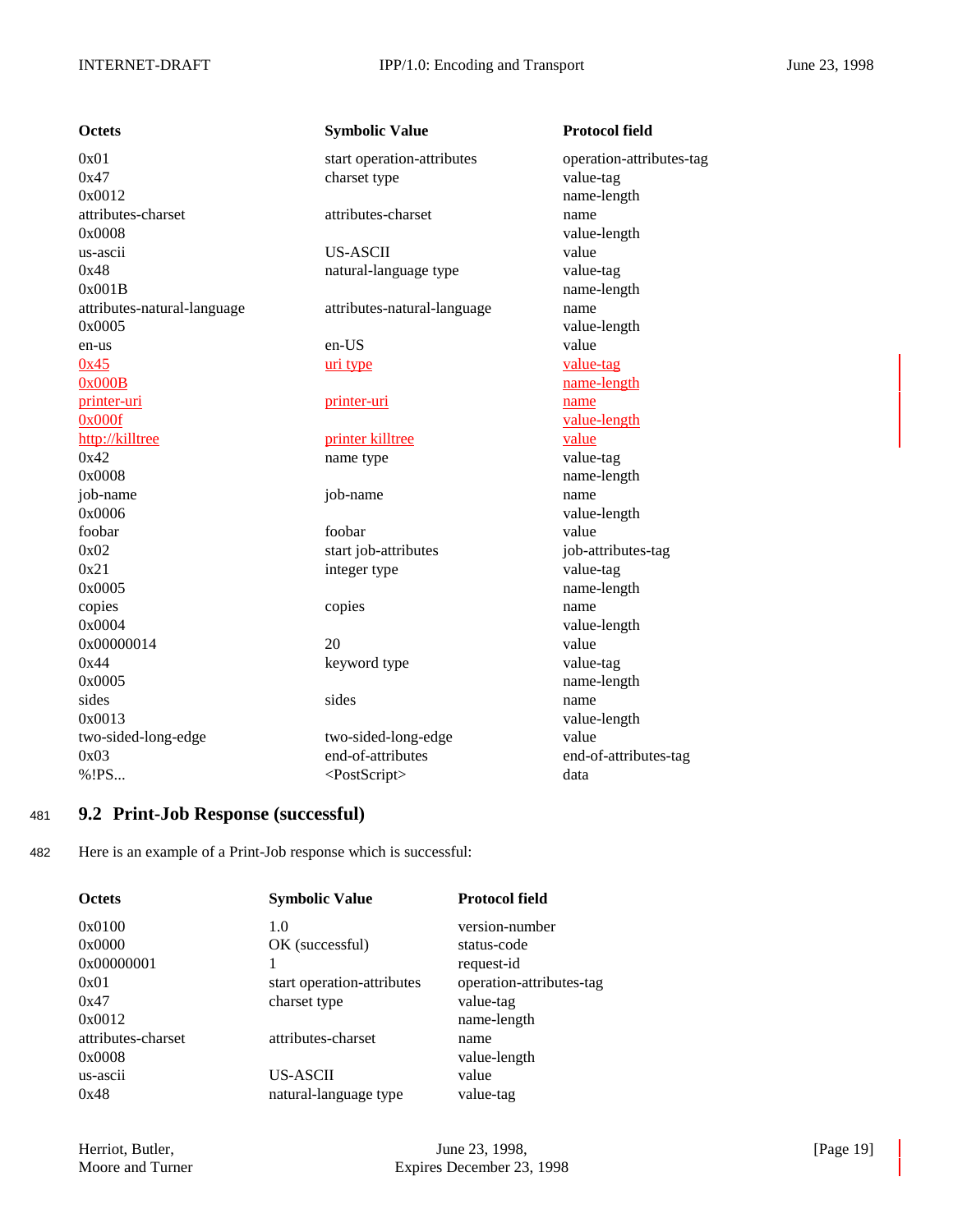| <b>Octets</b>               | <b>Symbolic Value</b>       | <b>Protocol field</b> |
|-----------------------------|-----------------------------|-----------------------|
| 0x001B                      |                             | name-length           |
| attributes-natural-language | attributes-natural-language | name                  |
| 0x0005                      |                             | value-length          |
| en-us                       | en-US                       | value                 |
| 0x41                        | text type                   | value-tag             |
| 0x000E                      |                             | name-length           |
| status-message              | status-message              | name                  |
| 0x0002                      |                             | value-length          |
| ОK                          | OK                          | value                 |
| 0x02                        | start job-attributes        | job-attributes-tag    |
| 0x21                        | integer                     | value-tag             |
| 0x0007                      |                             | name-length           |
| job-id                      | job-id                      | name                  |
| 0x0004                      |                             | value-length          |
| 147                         | 147                         | value                 |
| 0x45                        | uri type                    | value-tag             |
| 0x0008                      |                             | name-length           |
| job-uri                     | job-uri                     | name                  |
| 0x000E                      |                             | value-length          |
| http://foo/123              | http://foo/123              | value                 |
| 0x25                        | name type                   | value-tag             |
| 0x0008                      |                             | name-length           |
| job-state                   | job-state                   | name                  |
| 0x0001                      |                             | value-length          |
| 0x03                        | pending                     | value                 |
| 0x03                        | end-of-attributes           | end-of-attributes-tag |

## <sup>483</sup> **9.3 Print-Job Response (failure)**

484 Here is an example of a Print-Job response which fails because the printer does not support sides and because the value 20 for 485 copies is not supported:

| <b>Octets</b>               | <b>Symbolic Value</b>       | <b>Protocol field</b>   |
|-----------------------------|-----------------------------|-------------------------|
| 0x0100                      | 1.0                         | version-number          |
| 0x0400                      | client-error-bad-request    | status-code             |
| 0x00000001                  | 1                           | request-id              |
| 0x01                        | start operation-attributes  | operation-attribute tag |
| 0x47                        | charset type                | value-tag               |
| 0x0012                      |                             | name-length             |
| attributes-charset          | attributes-charset          | name                    |
| 0x0008                      |                             | value-length            |
| us-ascii                    | <b>US-ASCII</b>             | value                   |
| 0x48                        | natural-language type       | value-tag               |
| 0x001B                      |                             | name-length             |
| attributes-natural-language | attributes-natural-language | name                    |
| 0x0005                      |                             | value-length            |
| en-us                       | $en-US$                     | value                   |
| 0x41                        | text type                   | value-tag               |
| 0x000E                      |                             | name-length             |
| status-message              | status-message              | name                    |
|                             |                             |                         |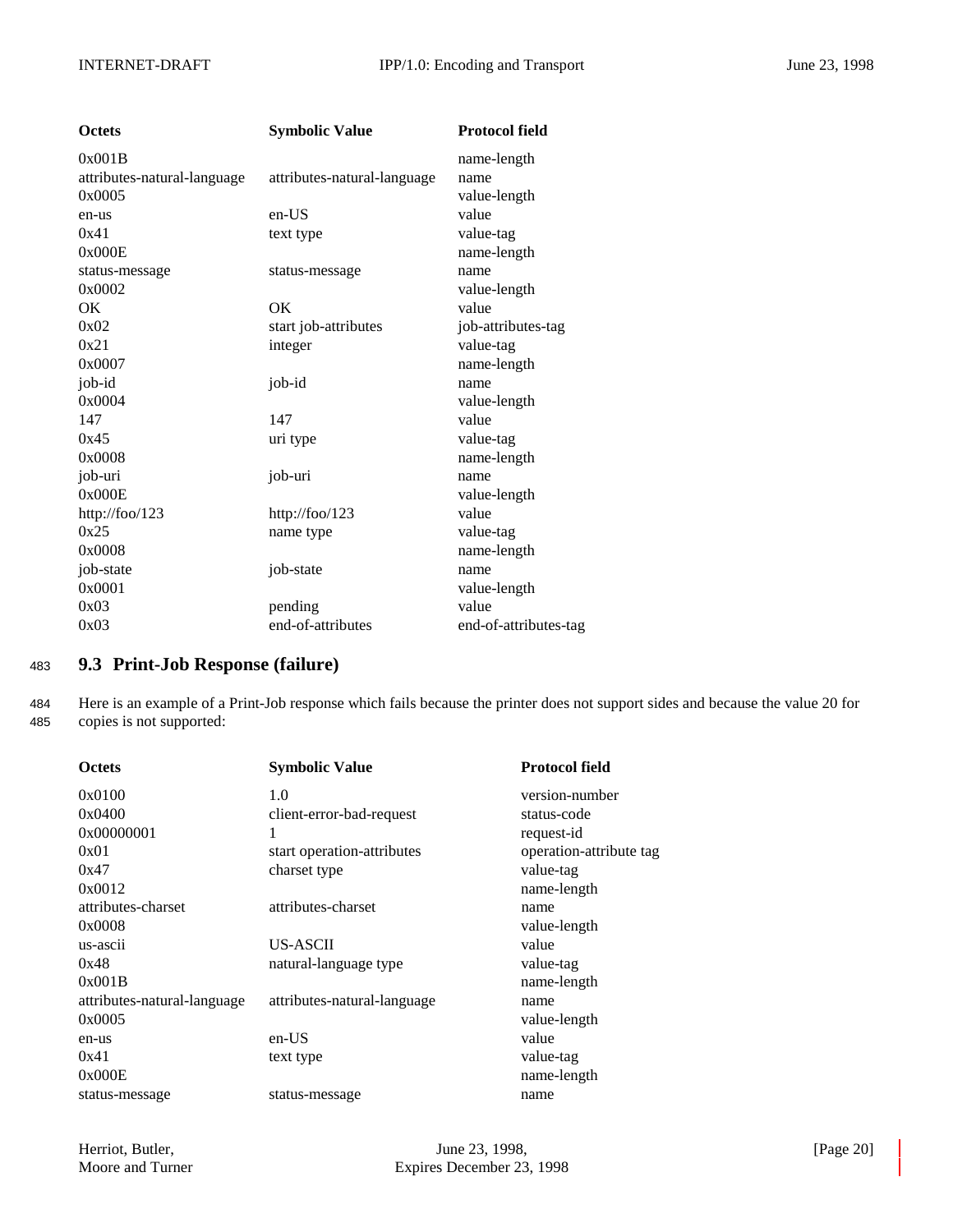| <b>Octets</b> | <b>Symbolic Value</b>         | <b>Protocol field</b>       |
|---------------|-------------------------------|-----------------------------|
| 0x000D        |                               | value-length                |
| bad-request   | bad-request                   | value                       |
| 0x04          | start unsupported- attributes | unsupported- attributes-tag |
| 0x21          | integer type                  | value-tag                   |
| 0x000C        |                               | name-length                 |
| job-k-octets  | job-k-octets                  | name                        |
| 0x0004        |                               | value-length                |
| 0x001000000   | 16777216                      | value                       |
| 0x21          | integer type                  | value-tag                   |
| 0x0005        |                               | name-length                 |
| copies        | copies                        | name                        |
| 0x0004        |                               | value-length                |
| 0x00000014    | 20                            | value                       |
| 0x10          | unsupported (type)            | value-tag                   |
| 0x0005        |                               | name-length                 |
| sides         | sides                         | name                        |
| 0x0000        |                               | value-length                |
| 0x03          | end-of-attributes             | end-of-attributes-tag       |
|               |                               |                             |

## <sup>486</sup> **9.4 Print-URI Request**

487 The following is an example of Print-URI request with copies and job-name parameters.

| <b>Octets</b>               | <b>Symbolic Value</b>       | <b>Protocol field</b>    |
|-----------------------------|-----------------------------|--------------------------|
| 0x0100                      | 1.0                         | version-number           |
| 0x0003                      | Print-URI                   | operation-id             |
| 0x00000001                  | 1                           | request-id               |
| 0x01                        | start operation-attributes  | operation-attributes-tag |
| 0x47                        | charset type                | value-tag                |
| 0x0012                      |                             | name-length              |
| attributes-charset          | attributes-charset          | name                     |
| 0x0008                      |                             | value-length             |
| us-ascii                    | <b>US-ASCII</b>             | value                    |
| 0x48                        | natural-language type       | value-tag                |
| 0x001B                      |                             | name-length              |
| attributes-natural-language | attributes-natural-language | name                     |
| 0x0005                      |                             | value-length             |
| en-us                       | $en-US$                     | value                    |
| 0x45                        | uri type                    | value-tag                |
| 0x000B                      |                             | name-length              |
| printer-uri                 | printer-uri                 | name                     |
| 0x000f                      |                             | value-length             |
| http://killtree             | printer killtree            | value                    |
| 0x45                        | uri type                    | value-tag                |
| 0x000A                      |                             | name-length              |
| document-uri                | document-uri                | name                     |
| 0x11                        |                             | value-length             |
| ftp://foo.com/foo           | ftp://foo.com/foo           | value                    |
| 0x42                        | name type                   | value-tag                |
| 0x0008                      |                             | name-length              |
| job-name                    | job-name                    | name                     |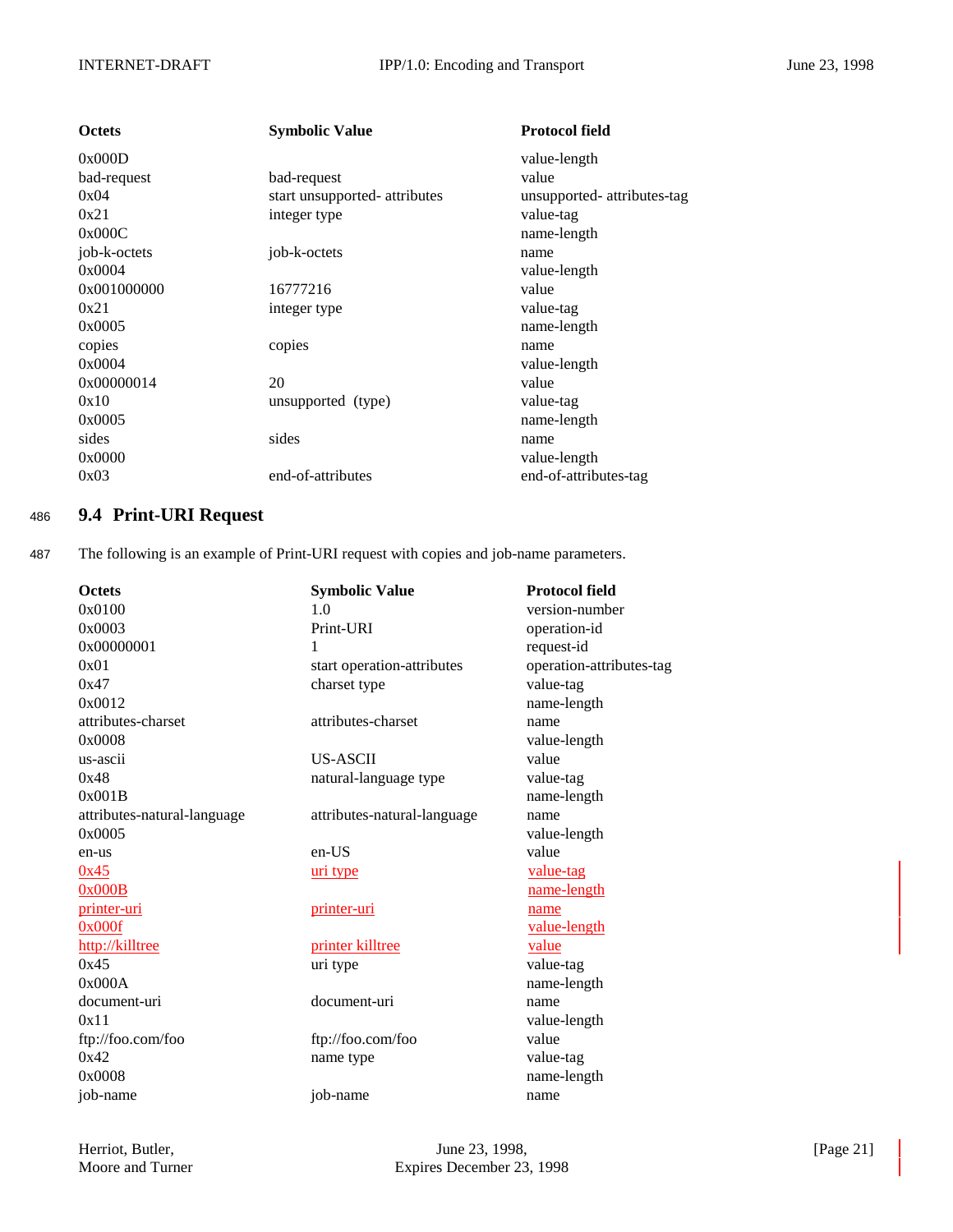| <b>Octets</b> | <b>Symbolic Value</b> | <b>Protocol field</b> |
|---------------|-----------------------|-----------------------|
| 0x0006        |                       | value-length          |
| foobar        | foobar                | value                 |
| 0x02          | start job-attributes  | job-attributes-tag    |
| 0x21          | integer type          | value-tag             |
| 0x0005        |                       | name-length           |
| copies        | copies                | name                  |
| 0x0004        |                       | value-length          |
| 0x00000001    |                       | value                 |
| 0x03          | end-of-attributes     | end-of-attributes-tag |

## <sup>488</sup> **9.5 Create-Job Request**

489 The following is an example of Create-Job request with no parameters and no attributes

| <b>Octets</b>       | <b>Symbolic Value</b>       | <b>Protocol field</b>    |
|---------------------|-----------------------------|--------------------------|
| 0x0100              | 1.0                         | version-number           |
| 0x0005              | Create-Job                  | operation-id             |
| 0x00000001          | 1                           | request-id               |
| 0x01                | start operation-attributes  | operation-attributes-tag |
| 0x47                | charset type                | value-tag                |
| 0x0012              |                             | name-length              |
| attributes-charset  | attributes-charset          | name                     |
| 0x0008              |                             | value-length             |
| us-ascii            | <b>US-ASCII</b>             | value                    |
| 0x48                | natural-language type       | value-tag                |
| 0x001B              |                             | name-length              |
| attributes-natural- | attributes-natural-language | name                     |
| language            |                             |                          |
| 0x0005              |                             | value-length             |
| en-us               | en-US                       | value                    |
| 0x45                | <u>uri type</u>             | <u>value-tag</u>         |
| 0x000B              |                             | <u>name-length</u>       |
| <u>printer-uri</u>  | <u>printer-uri</u>          | name                     |
| 0x000f              |                             | value-length             |
| http://killtree     | printer killtree            | value                    |
| 0x03                | end-of-attributes           | end-of-attributes-tag    |

## <sup>490</sup> **9.6 Get-Jobs Request**

491 The following is an example of Get-Jobs request with parameters but no attributes.

| <b>Octets</b>      | <b>Symbolic Value</b>      | <b>Protocol field</b>    |
|--------------------|----------------------------|--------------------------|
| 0x0100             | 1.0                        | version-number           |
| 0x000A             | Get-Jobs                   | operation-id             |
| 0x00000123         | 0x123                      | request-id               |
| 0x01               | start operation-attributes | operation-attributes-tag |
| 0x47               | charset type               | value-tag                |
| 0x0012             |                            | name-length              |
| attributes-charset | attributes-charset         | name                     |
| 0x0008             |                            | value-length             |
| us-ascii           | US-ASCII                   | value                    |
| 0x48               | natural-language type      | value-tag                |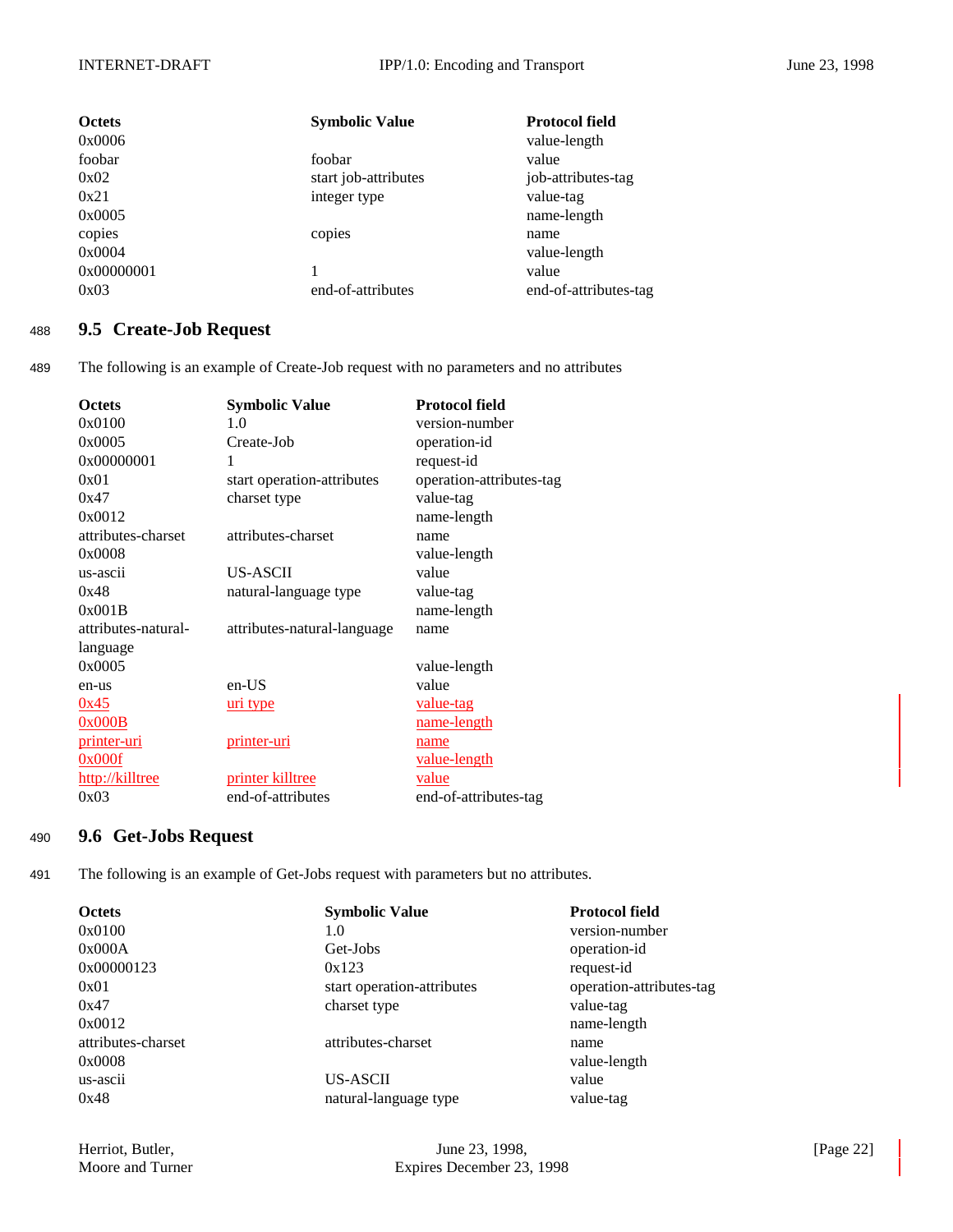| <b>Octets</b>               | <b>Symbolic Value</b>       | <b>Protocol field</b> |
|-----------------------------|-----------------------------|-----------------------|
| 0x001B                      |                             | name-length           |
| attributes-natural-language | attributes-natural-language | name                  |
| 0x0005                      |                             | value-length          |
| en-us                       | en-US                       | value                 |
| 0x45                        | uri type                    | value-tag             |
| 0x000B                      |                             | name-length           |
| printer-uri                 | printer-uri                 | name                  |
| 0x000f                      |                             | value-length          |
| http://killtree             | printer killtree            | value                 |
| 0x21                        | integer type                | value-tag             |
| 0x0005                      |                             | name-length           |
| limit                       | limit                       | name                  |
| 0x0004                      |                             | value-length          |
| 0x00000032                  | 50                          | value                 |
| 0x44                        | keyword type                | value-tag             |
| 0x0014                      |                             | name-length           |
| requested-attributes        | requested-attributes        | name                  |
| 0x0006                      |                             | value-length          |
| job-id                      | job-id                      | value                 |
| 0x44                        | keyword type                | value-tag             |
| 0x0000                      | additional value            | name-length           |
| 0x0008                      |                             | value-length          |
| job-name                    | job-name                    | value                 |
| 0x44                        | keyword type                | value-tag             |
| 0x0000                      | additional value            | name-length           |
| 0x000F                      |                             | value-length          |
| document-format             | document-format             | value                 |
| 0x03                        | end-of-attributes           | end-of-attributes-tag |

## <sup>492</sup> **9.7 Get-Jobs Response**

493 The following is an of Get-Jobs response from previous request with 3 jobs. The Printer returns no information about the second 494 job.

| <b>Octets</b>               | <b>Symbolic Value</b>       | <b>Protocol field</b>    |
|-----------------------------|-----------------------------|--------------------------|
| 0x0100                      | 1.0                         | version-number           |
| 0x0000                      | OK (successful)             | status-code              |
| 0x00000123                  | 0x123                       | request-id (echoed back) |
| 0x01                        | start operation-attributes  | operation-attribute-tag  |
| 0x47                        | charset type                | value-tag                |
| 0x0012                      |                             | name-length              |
| attributes-charset          | attributes-charset          | name                     |
| 0x0008                      |                             | value-length             |
| ISO-8859-1                  | ISO-8859-1                  | value                    |
| 0x48                        | natural-language type       | value-tag                |
| 0x001B                      |                             | name-length              |
| attributes-natural-language | attributes-natural-language | name                     |
| 0x0005                      |                             | value-length             |
| en-us                       | en-US                       | value                    |
| 0x41                        | text type                   | value-tag                |
| 0x000E                      |                             | name-length              |
| status-message              | status-message              | name                     |
|                             |                             |                          |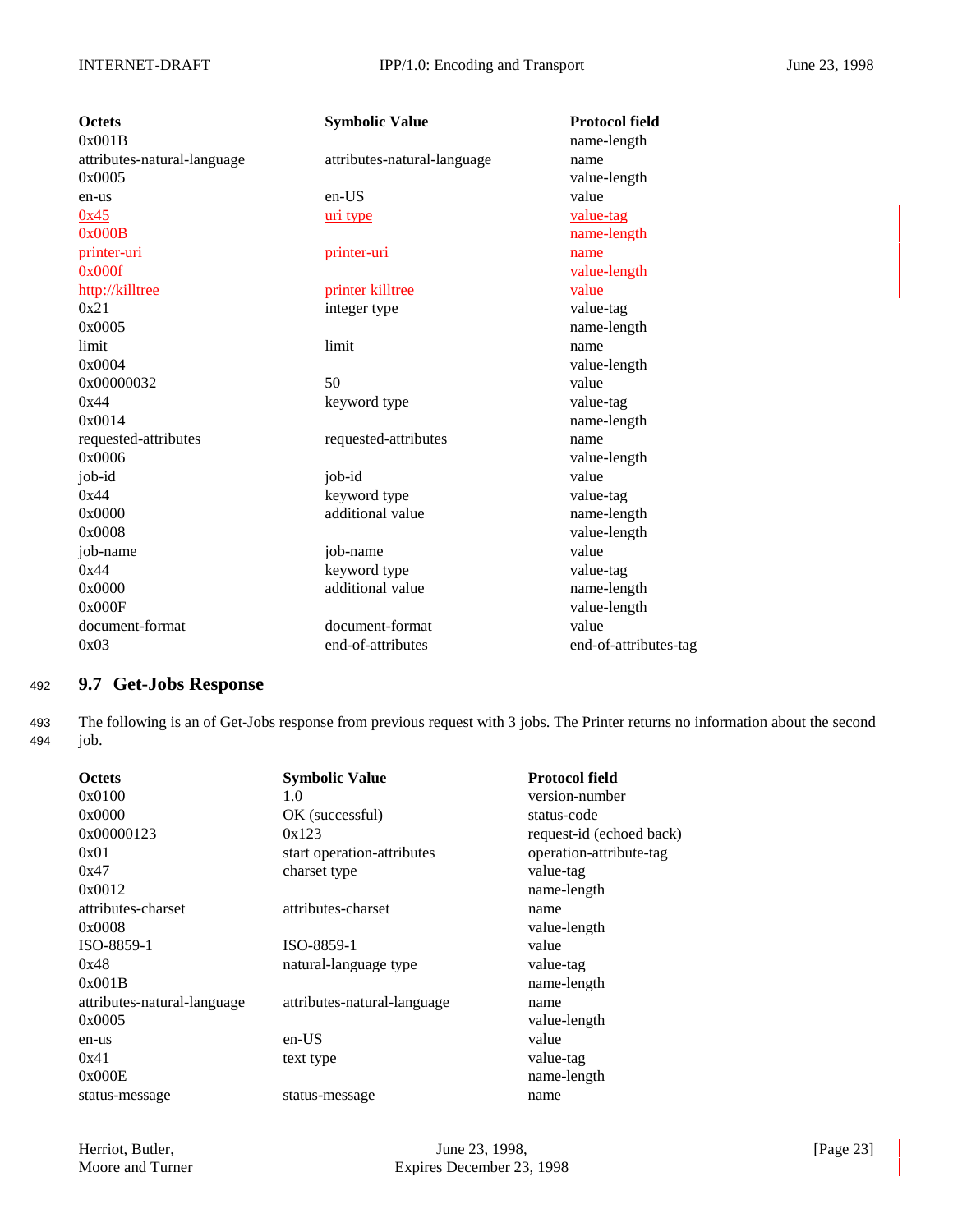| <b>Octets</b>               | <b>Symbolic Value</b>             | <b>Protocol field</b> |
|-----------------------------|-----------------------------------|-----------------------|
| 0x0002                      |                                   | value-length          |
| OK                          | OK                                | value                 |
| 0x02                        | start job-attributes (1st object) | job-attributes-tag    |
| 0x48                        | natural-language type             | value-tag             |
| 0x001B                      |                                   | name-length           |
| attributes-natural-language | attributes-natural-language       | name                  |
| 0x0005                      |                                   | value-length          |
| fr-CA                       | fr-CA                             | value                 |
| 0x21                        | integer type                      | value-tag             |
| 0x0006                      |                                   | name-length           |
| job-id                      | job-id                            | name                  |
| 0x0004                      |                                   | value-length          |
| 147                         | 147                               | value                 |
| 0x42                        | name type                         | value-tag             |
| 0x0008                      |                                   | name-length           |
| job-name                    | job-name                          | name                  |
| 0x0003                      |                                   | name-length           |
| fou                         | fou                               | name                  |
| 0x02                        | start job-attributes (2nd object) | job-attributes-tag    |
| 0x02                        | start job-attributes (3rd object) | job-attributes-tag    |
| 0x21                        | integer type                      | value-tag             |
| 0x0006                      |                                   | name-length           |
| job-id                      | job-id                            | name                  |
| 0x0004                      |                                   | value-length          |
| 148                         | 148                               | value                 |
| 0x35                        | nameWithLanguage                  | value-tag             |
| 0x0008                      |                                   | name-length           |
| job-name                    | job-name                          | name                  |
| 0x0012                      |                                   | value-length          |
| 0x0005                      |                                   | sub-value-length      |
| de-CH                       | de-CH                             | value                 |
| 0x0009                      |                                   | sub-value-length      |
| isch guet                   | isch guet                         | name                  |
| 0x03                        | end-of-attributes                 | end-of-attributes-tag |
|                             |                                   |                       |

# <sup>495</sup> **10. Appendix B: Hints to implementors using IPP with SSL3**

496 WARNING: Clients and IPP objects using intermediate secure connection protocol solutions such as IPP in combination with 497 Secure Socket Layer Version 3 (SSL3), which are developed in advance of IPP and TLS standardization, might not be 498 interoperable with IPP and TLS standards-conforming clients and IPP objects.

499 An assumption is that the URI for a secure IPP Printer object has been found by means outside the IPP printing protocol, via a 500 directory service, web site or other means.

501 IPP provides a transparent connection to SSL by calling the corresponding URL (a https URI connects by default to port 443). 502 However, the following functions can be provided to ease the integration of IPP with SSL during implementation.

- 503 connect (URI), returns a status.
- 504 "connect" makes an https call and returns the immediate status of the connection as returned by SSL to the user. The status 505 values are explained in section 5.4.2 of the SSL document [ssl].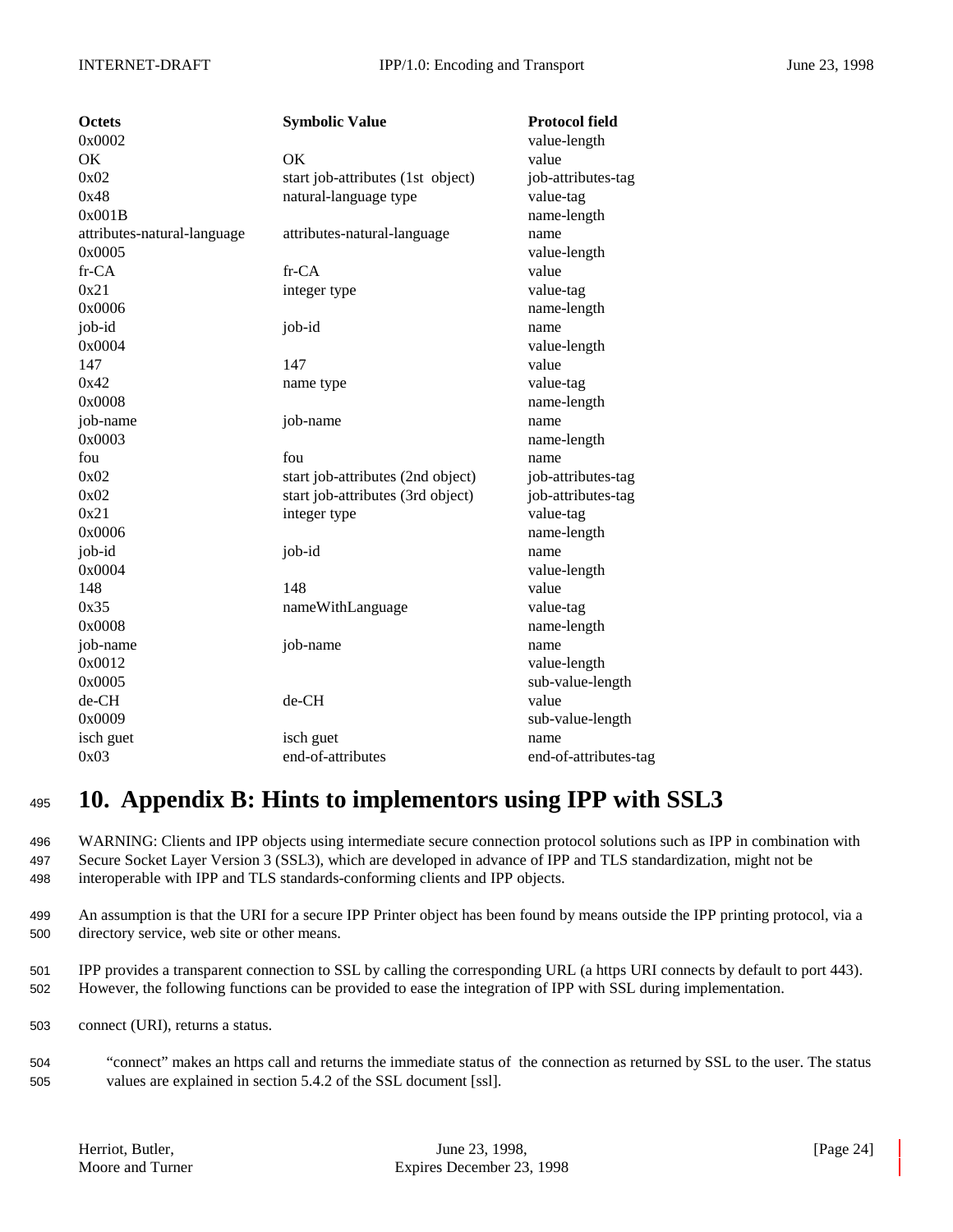- A session-id may also be retained to later resume a session. The SSL handshake protocol may also require the cipher
- specifications supported by the client, key length of the ciphers, compression methods, certificates, etc. These should be sent to the server and hence should be available to the IPP client (although as part of administration features).
- disconnect (session)
- to disconnect a particular session.
- The session-id available from the "connect" could be used.
- resume (session)
- to reconnect using a previous session-id.
- The availability of this information as administration features are left for implementors, and need not be standardized at this time

# **11. Appendix C: Registration of MIME Media Type Information for "application/ipp"**

 This appendix contains the information that IANA requires for registering a MIME media type. The information following this paragraph will be forwarded to IANA to register application/ipp whose contents are defined in Section 3 "Encoding of the

- Operation Layer" in this document.
- **MIME type name:** application

### **MIME subtype name:** ipp

 A Content-Type of "application/ipp" indicates an Internet Printing Protocol message body (request or response). Currently there is one version: IPP/1.0, whose syntax is described in Section 3 "Encoding of the Operation Layer" of [IPP-PRO], and whose semantics are described in [IPP-MOD]

- **Required parameters:** none
- **Optional parameters:** none
- **Encoding considerations:**

 IPP/1.0 protocol requests/responses MAY contain long lines and ALWAYS contain binary data (for example attribute value lengths).

**Security considerations:**

 IPP/1.0 protocol requests/responses do not introduce any security risks not already inherent in the underlying transport protocols. Protocol mixed-version interworking rules in [IPP-MOD] as well as protocol encoding rules in [IPP-PRO] are complete and unambiguous.

## **Interoperability considerations:**

 IPP/1.0 requests (generated by clients) and responses (generated by servers) MUST comply with all conformance requirements imposed by the normative specifications [IPP-MOD] and [IPP-PRO]. Protocol encoding rules specified in [IPP-PRO] are comprehensive, so that interoperability between conforming implementations is guaranteed (although support for specific optional features is not ensured). Both the "charset" and "natural-language" of all IPP/1.0 attribute values of syntax "text" or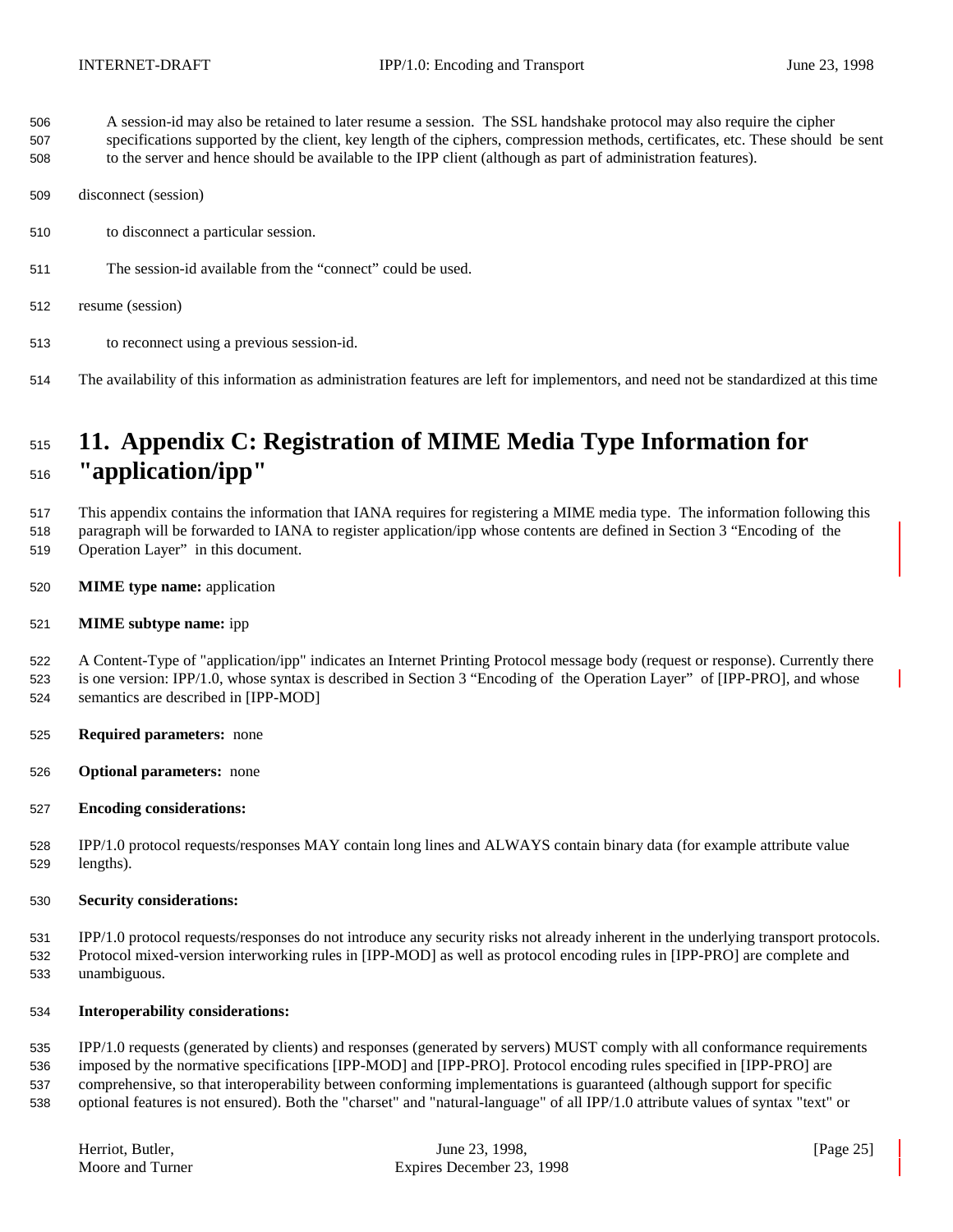"name" are explicit within IPP protocol requests/responses (without recourse to any external information in HTTP, SMTP, or other message transport headers).

#### **Published specification:**

 [IPP-MOD] R. deBry, T. Hastings, R. Herriot, S. Isaacson, P. Powell, "Internet Printing Protocol/1.0: Model and Semantics", work in progress <draft-ietf-ipp-model-09.txt>, January 1998.

544 [IPP-PRO] R. Herriot , S. Butler, P. Moore, R. Turner, "Internet Printing Protocol/1.0: Protocol SpecificationEncoding and 545 transport", work in progress <draft-ietf-ipp-protocol- $\frac{0.0506 \text{ K}}{0.0506 \text{ K}}$  January June 1998.

#### **Applications which use this media type:**

 Internet Printing Protocol (IPP) print clients and print servers, communicating using HTTP/1.1 (see [IPP-PRO]), SMTP/ESMTP, FTP, or other transport protocol. Messages of type "application/ipp" are self-contained and transport-independent, including "charset" and "natural-language" context for any "text" or "name" attributes.

#### **Person & email address to contact for further information:**

Scott A. Isaacson

- Novell, Inc.
- 122 E 1700 S
- Provo, UT 84606
- Phone: 801-861-7366
- Fax: 801-861-4025
- Email: sisaacson@novell.com
- or
- Robert Herriot
- Sun Microsystems Inc.
- 901 San Antonio Road, MPK-17 Palo Alto, CA 94303
- 
- Phone: 650-786-8995
- Fax: 650-786-7077
- Email: robert.herriot@eng.sun.com
- **Intended usage:**
- COMMON

# **12. Appendix D: Full Copyright Statement**

Copyright (C)The Internet Society (1998). All Rights Reserved

 This document and translations of it may be copied and furnished to others, and derivative works that comment on or otherwise explain it or assist in its implementation may be prepared, copied, published and distributed, in whole or in part, without restriction of any kind, provided that the above copyright notice and this paragraph are included on all such copies and derivative works. However, this document itself may not be modified in any way, such as by removing the copyright notice or references to

the Internet Society or other Internet organizations, except as needed for the purpose of developing Internet standards in which

| Herriot, Butler, |  |  |
|------------------|--|--|
| Moore and Turner |  |  |